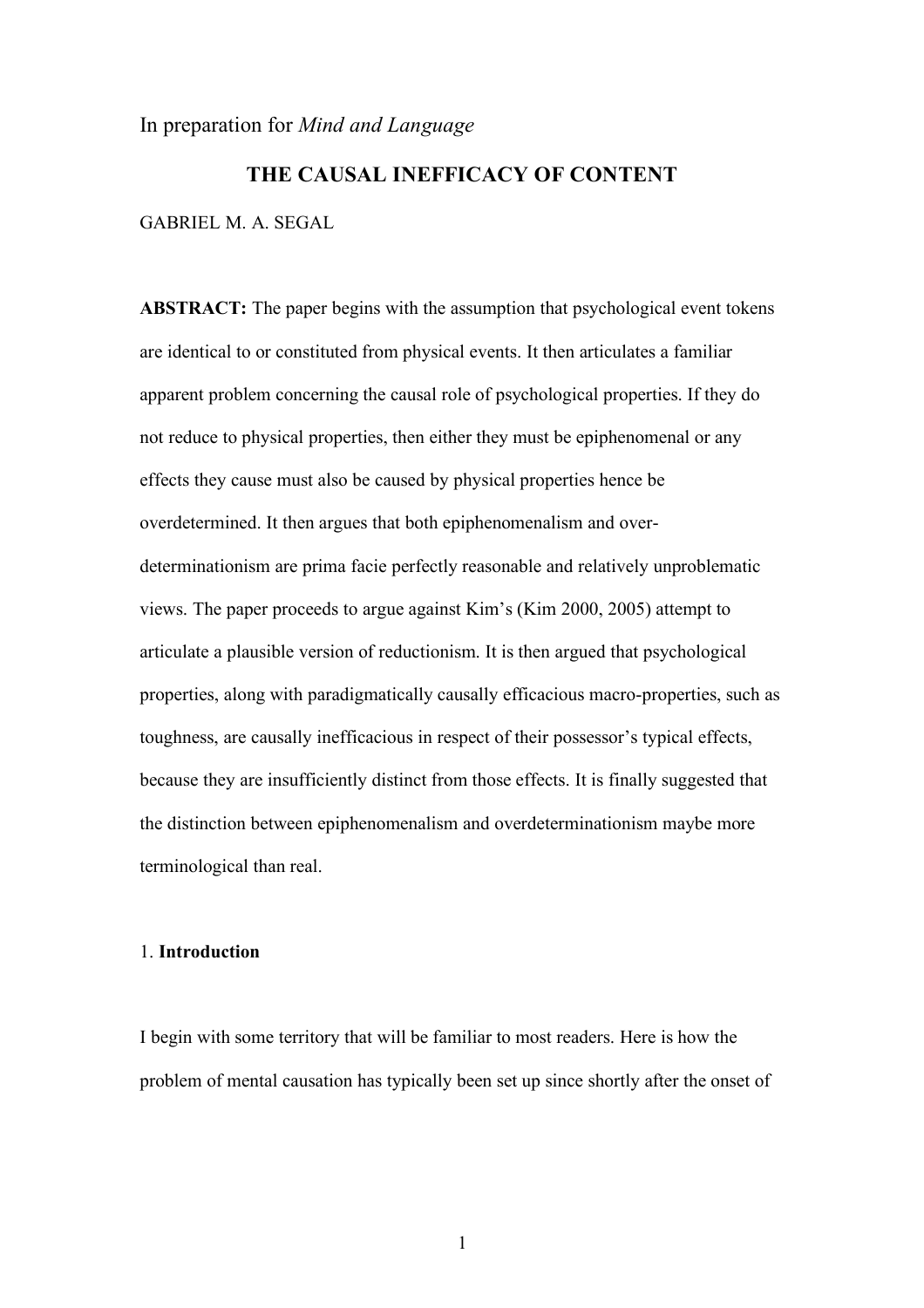non-reductive physicalism.<sup>1</sup> It is now widely assumed that the realm of the physical is causally closed. This means that the probability of any event's occurring is fully determined by physical causes. This apparently leaves us with a limited number of options concerning psychological causation, none of which appear hugely attractive. Either: (a) the psychological is epiphenomenal and can have no causal impact on the physical, or (b) the psychological is identical with the physical, or (c) actions are all overdetermined, each one having at least two distinct sufficient causes. Option (b) subdivides into two further options. Either (b1) the psychological reduces to the physical and every psychological property is identical with some physical property, or

 Many thanks for comments and discussion to Helen Beebee, Tim Crane, Christopher Hughes, Keith Hossack, Jaegwon Kim, Cynthia MacDonald, Sydney Shoemaker, David Papineau, Elliott Sober, Robert Templing, Ann Whittle and David Yates.

**Address for correspondence**: Department of Philosophy, King's College, Strand, London WC2R 2LS **Email:** Gabriel.Segal@kcl.ac.uk

 $1$  Cartesian dualism, which holds that minds and psychological events are non-physical, is generally held to be inconsistent with the existence of causal interaction between the psychological and the physical. Indeed, Descartes's contemporaries saw causation as a problem for him: 'I could more readily allow that the soul has matter and extension than that an immaterial being has the capacity of moving a body and being affected by it' said Princess Elizabeth of Bohemia (letter of June 1643, translated in Anscombe and Geach eds., 1971). Descartes's reply to Elizabeth is widely agreed to be unconvincing. However, I think that given what was known at the time, Descartes would have been able to offer a reasonable defence of his position. He might have adopted any of various accounts of causation (e.g. appealing to constant conjunction or to counterfactuals) and argued that the chosen account ratifies the existence of psychophysical causation without entailing that the mind is extended. The problem for Cartesian dualism only became a matter of clear and serious concern in the mid 1960s, by which time neurology had advanced to a point where it became reasonably clear that there is a complete physical causal explanation for every human action (see Papineau, 2000 for discussion). And it is this that creates the current problematic.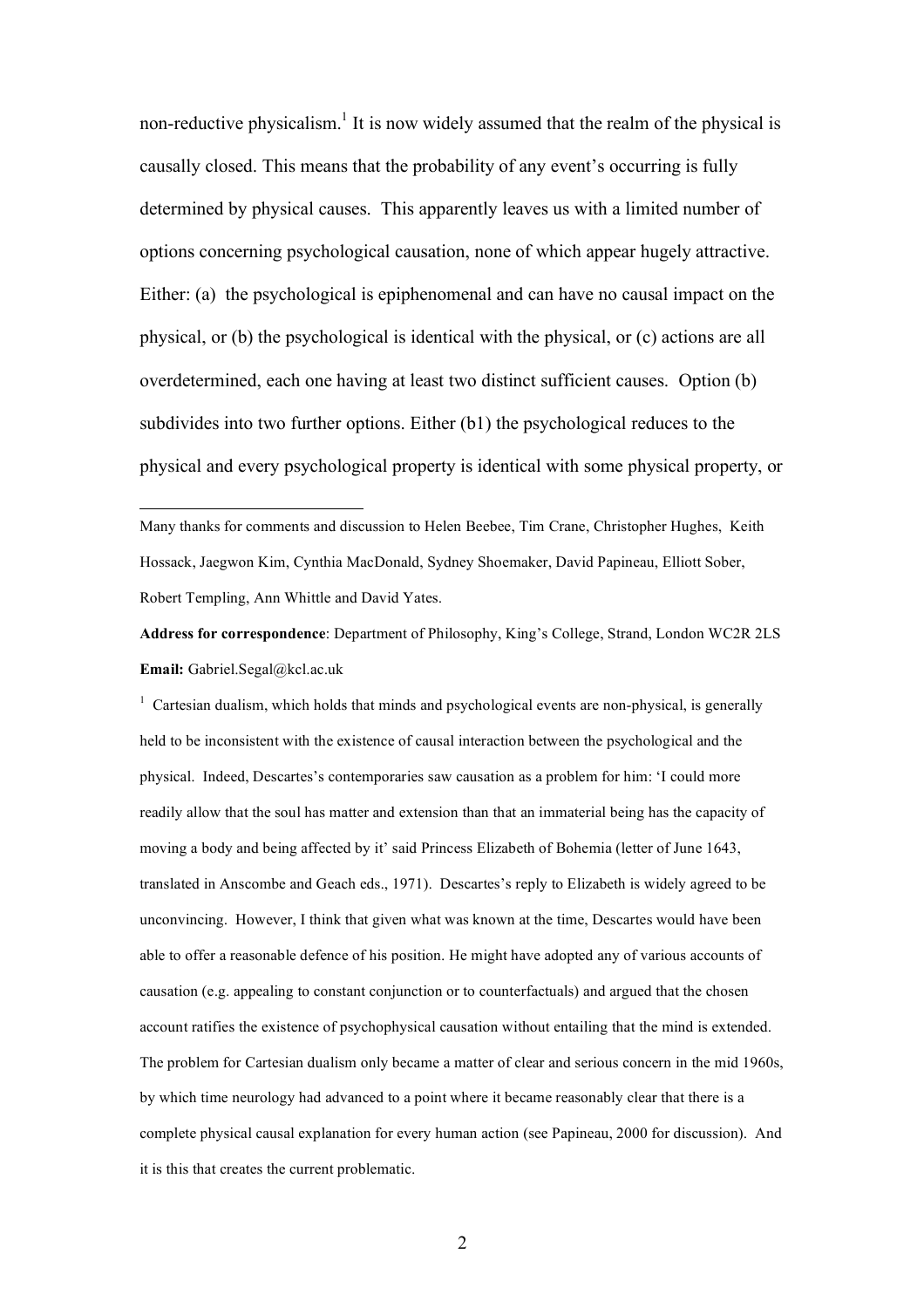(b2) token psychological events are identical with or constituted from token physical events but psychological properties are not identical with physical properties. (b1) is widely held to be inconsistent with the multiple realization of the psychological by the physical. And (b2) appears to bring us back to the original problematic, with the properties as the locus of tension. If one event causes another, it does so in virtue some of its properties and not others. If I throw a stone at a window and the window breaks, it is because the stone was hard and heavy that it broke the window and not, say, because it was grey and millions of years old. The properties in virtue of which an event has a particular effect are typically called the 'causally efficacious properties of the cause with respect to the effect.' Suppose, then, that a token neural event causes an action. We can ask 'Does it do so in virtue of its physical properties or its psychological properties?' and we are back to choosing between options (a) and (c) or returning to (b1). And none of those options appeal.

That, as I say, is how the problematic is typically set up within the Davidson-Fodor package of token identity (or constitution), type dualism (or type pluralism) and supervenience (e.g. Davidson, 1970, Fodor, 1974). I will call this, 'The Standard Package'. I think there is quite a lot that is seriously questionable about that way of looking at things. I want to accept The Standard Package and take a look at the problematic. My plan is as follows. First, I will say a few words about why I think that neither (a), epiphenomenalism, nor (c), overdetermination, should be rejected as quickly as they often are. Indeed, these options are sometimes dismissed so quickly that it is difficult to find articulated arguments against them. Kim (2000, 2005) does articulate some arguments, and I will use them as my focus. Kim's rejection of (a) and (c) lead him to favour a form of (b), reductionism. I will go on to criticise Kim's reductive approach. I will then turn to a proposal due to Segal and Sober (1991) who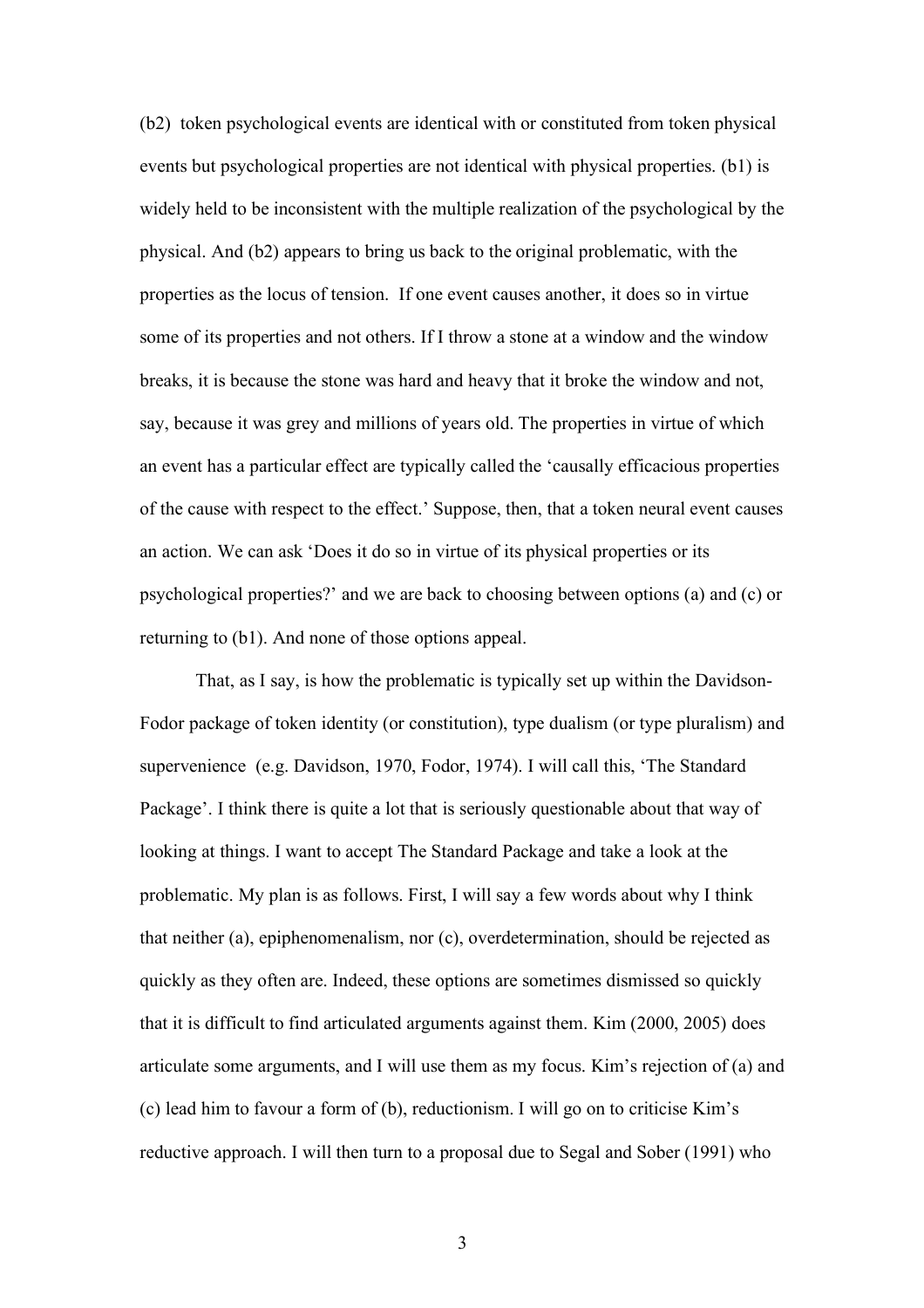defend a version of (c), overdetermination, and argue that the proposal does not work. I will then go on to argue for a version of (a), epiphenomenalism. Finally I will suggest that the distinction between overdeterminationism and epiphenomenalism may be more rhetorical than real.

# 2. **The Standard Package and Overdetermination**

Let me begin with The Standard Package - in particular Fodor's version from Fodor (1974) - and why it might it seem fitting to add overdetermination to it. Let us suppose that we have a (non-strict) psychological law to the effect that every event with psychological property F causes an event with psychological property G; 'Ceteris paribus, every time someone has a strong desire to jump up and down, they jump up and down,' for example. F has a wide variety of possible physical supervenience bases,  $m(F)$ <sub>1</sub>, ...,  $m(F)$ <sub>n</sub>. Every time the law is instantiated, the occurrence of the F event is realised by the occurrence of some  $m(F)$  event. The  $m(F)$ event causes, by physically explicable, unmysterious mechanisms, the occurrence of some  $m(G)$  event, where  $m(G)$  is a supervenience base for G.

Let us for the time being just accept that metaphysical picture. Then it is tempting to say that just as paradigmatic psychological properties (e.g. being a desire to jump up and down) supervene on physical properties, so also psychological<sup>2</sup> laws supervene on physical laws and psychological causal relations supervene on physical causal relations. And, if we are tempted to say that, then we might well be tempted by overdetermination. For we do not conclude from the fact that psychological properties

 <sup>2</sup> <sup>I</sup> will use 'psychological' as an abbreviation of 'psychological and psychophysical' when talking of laws and causation.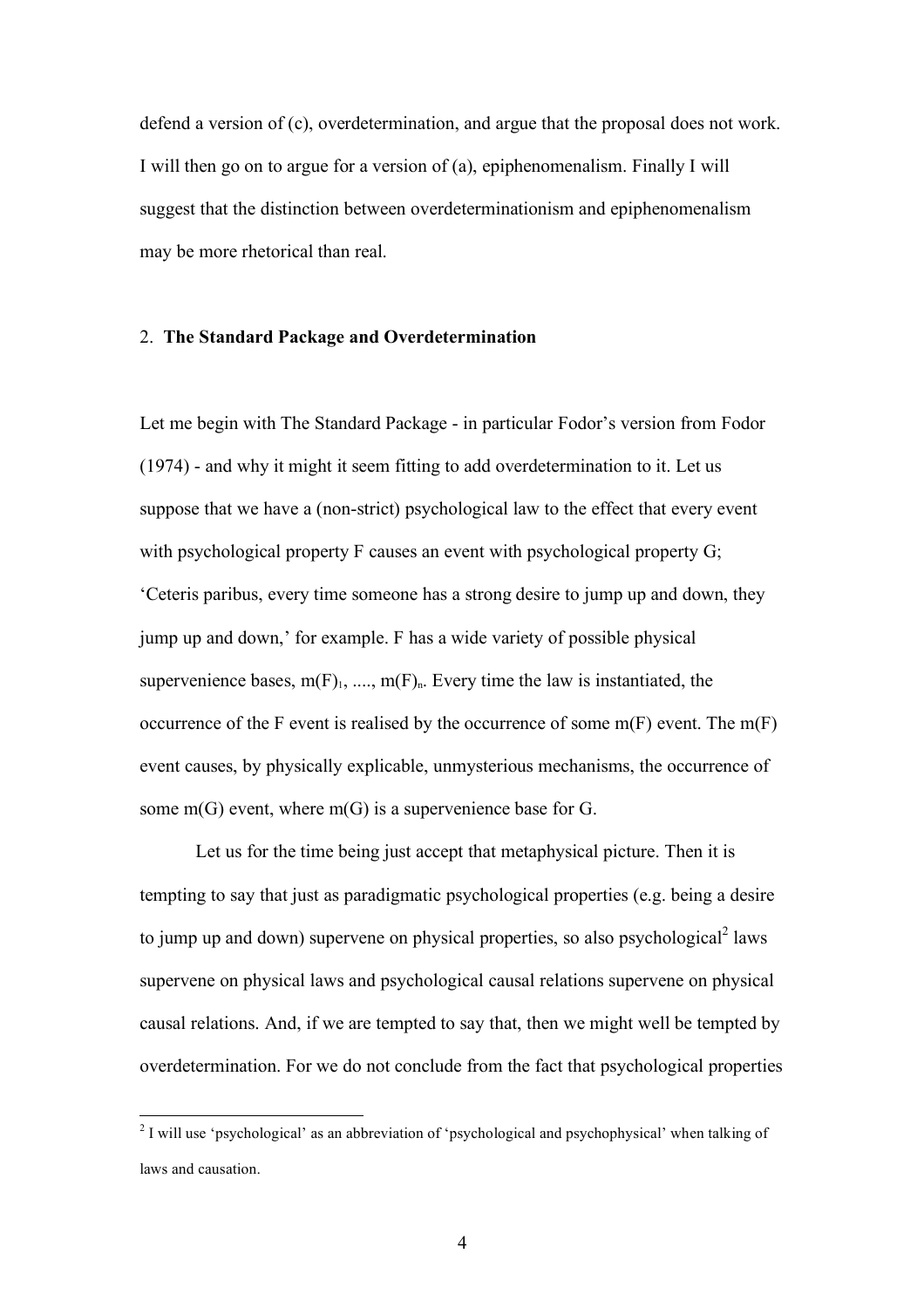supervene on physical ones that psychological properties don't exist. We do not conclude from the fact that psychological laws supervene on physical laws, that there are no psychological laws. So, to be consistent, we should adopt a similar attitude to psychological causation: we should not conclude from the fact that psychological causation supervenes on physical causation that it does not so much as occur. We have independent reason to believe that the m(F)s are causally efficacious in respect of causing G events. But that should not prevent us from allowing that F itself is also causally efficacious in respect of the very same effects. We should not think of F and the m(F)s as competing for efficacy. Rather, we should think of F's efficacy as derived from from its m(F)s.<sup>3</sup>

So, on this approach, both m(F) and F are causally efficacious in the matter of causing Gs. That means that they are both sufficient for G events, under the circumstances. Some regard this idea as highly problematic. Kim, for example, regards 'the overdetermination approach' as 'a non-starter' (Kim 2000). But his arguments against it hinge crucially on a principle of *Exclusion* (2005: 42)

*Exclusion* No single event can have more than one sufficient cause occurring at a given time – unless it is a genuine case of causal overdetermination.

In Kim's terminology, a 'genuine' case of causal overdetermination is one in which 'each overdetermining cause plays a distinct and distinctive causal role' (2005 42).

Kim doesn't argue for *Exclusion*. He does offer remarks such as the following (2005 48):

<sup>&</sup>lt;sup>3</sup> This is Segal and Sober's (1991) position as well as, arguably, that of Kim (1984). See also Sider (2003) for friendly remarks about overdetermination.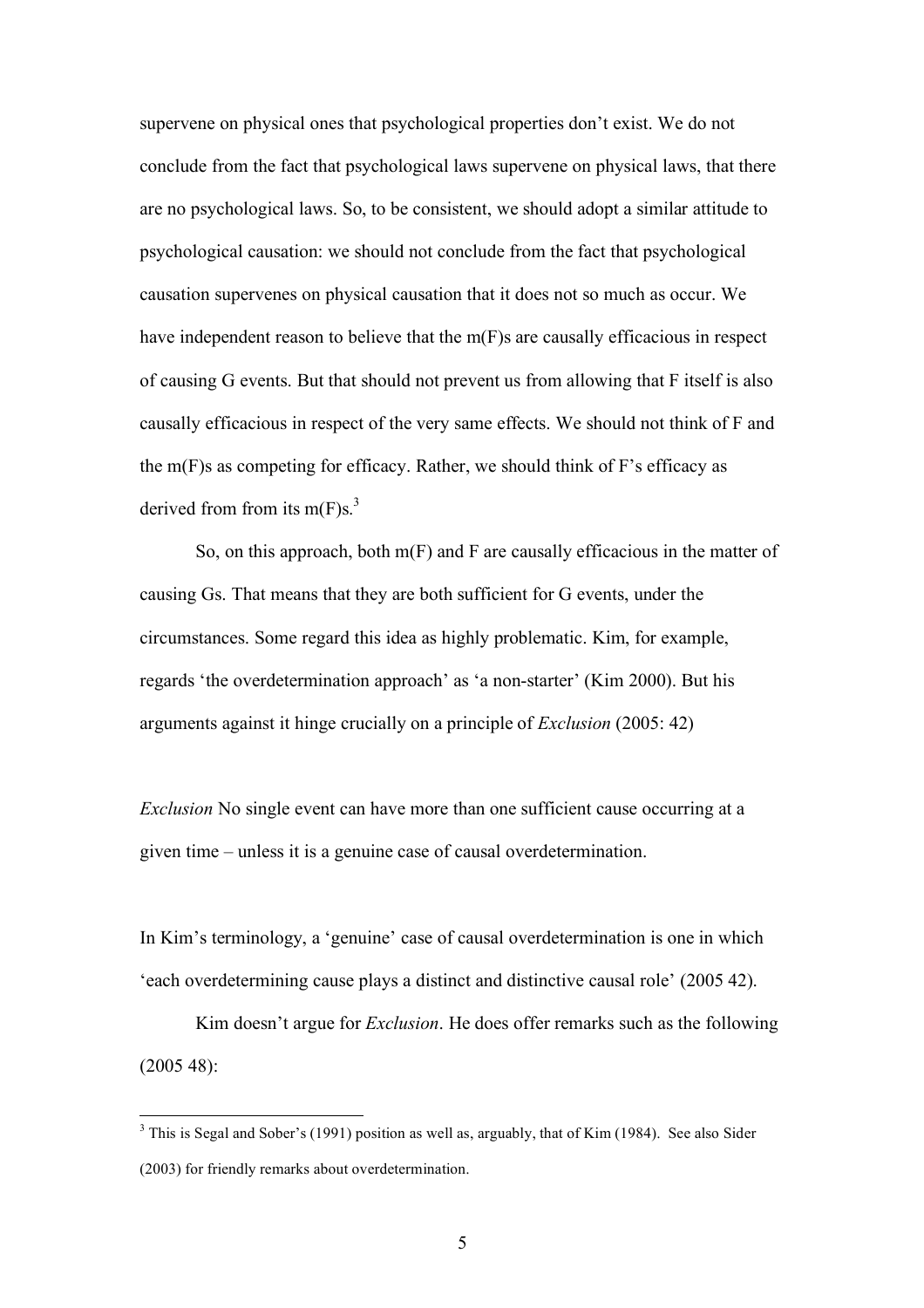To be a cause of  $[m(G)]$ , [F] must somehow ride piggyback on physical causal chains … And we may ask in virtue of what relation it bears to physical property [m(F)] does [F] earn its entitlement to a free ride on the causal chain from  $[m(F)]$  to  $[m(G)]$  and to claim this causal chain to be its own?

I find it hard to interpret the question. The question of whether F is causally efficacious in bringing about  $m(G)$  is not a question of rights. Consider the analogy with existence. 'To exist, F must somehow ride piggyback on a physical property  $m(F)$  and we may ask in virtue of what does F earn its entitlement to free ride on  $m(F)$ and to claim its existence to be its own?'

The question carries no force. The thing to do is not to prejudge the issue but to look and see whether supervenient properties exist and whether they are efficacious in bringing about effects. And on first inspection, it looks as though they do. That is the way the world appears to us empirically. For example, it appears to us as though stones break windows, in part, because they are tough.<sup>4</sup> Toughness supervenes on but does not reduce to microstructure. And properties like toughness (or at least analogues thereof, such as fracture toughness and impact strength) are real measurable properties understood in depth and detail by material science.

Kim thinks that *Exclusion* is obviously true: 'I believe it is virtually an analytic truth with not much content' (2001: 51). I take it that if *Exclusion* is virtually analytic then it is not actually analytic. But then, in the face of appearances, the onus

<sup>&</sup>lt;sup>4</sup> The appearance is given some support by the counterfactual: if the stone hadn't been tough, it wouldn't have broken the window. For more on counterfactuals and mental causation see Bennett (2003).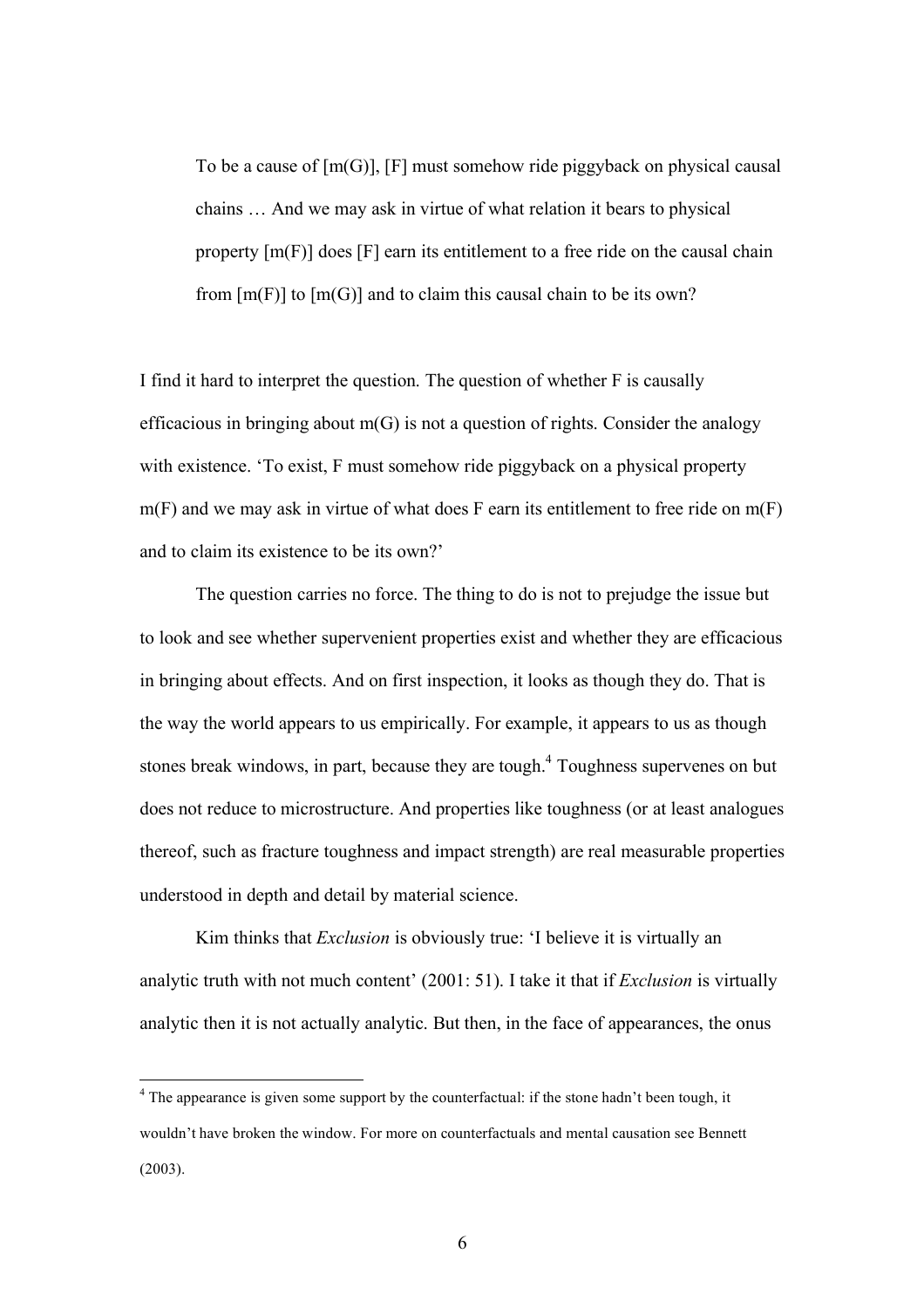is on its proponents to provide some argument for it. The empirical trumps the almost analytic.

Of course, if it were merely a coincidence that every time an F event caused a G event, some m(F) event or other just happened to crop up, for no apparent reason, and cause that same G event, then that would indeed be incredible. That would be analogous to a world in which every time somebody was killed by a bullet they were also, at the same time, killed by some other unrelated means. But that is not how it goes with the standard package. The occurrence of F events and m(F) events are, of course, not unrelated. Rather, the co-occurrence of Fs and m(F)s is guaranteed by the supervenience component of the package.

On this view, overdetermination is not rare, but ubiquitous. It holds in all cases that fit the metaphysics of The Standard Package. If I throw a stone at a window and the window breaks, then we can explain what happened at more than one level. For example, we can explain it in relatively macroscopic terms, appealing to things like the stone's toughness and mass. And we can explain it at the microscopic level by appealing to things like the arrangement of the stone's component atoms and the strength of bonds among them. Both explanations appear to cite causally efficacious properties of the stone: e.g. its being tough and its being so-composed of atoms. The explanations don't compete. So why suppose that the properties compete for the title of 'causally efficacious'? Don't prejudge the question of whether overdetermination is ubiquitous, but look and see whether it is.

It is fruitful (following Yablo 1992) to think about the issue in relation to determinates and determinables. Suppose we place a crimson cube in front of a mirror. This causes an image to appear to in the mirror. The image has many properties. It is crimson and, let's say, square. But it is also red and rectangular.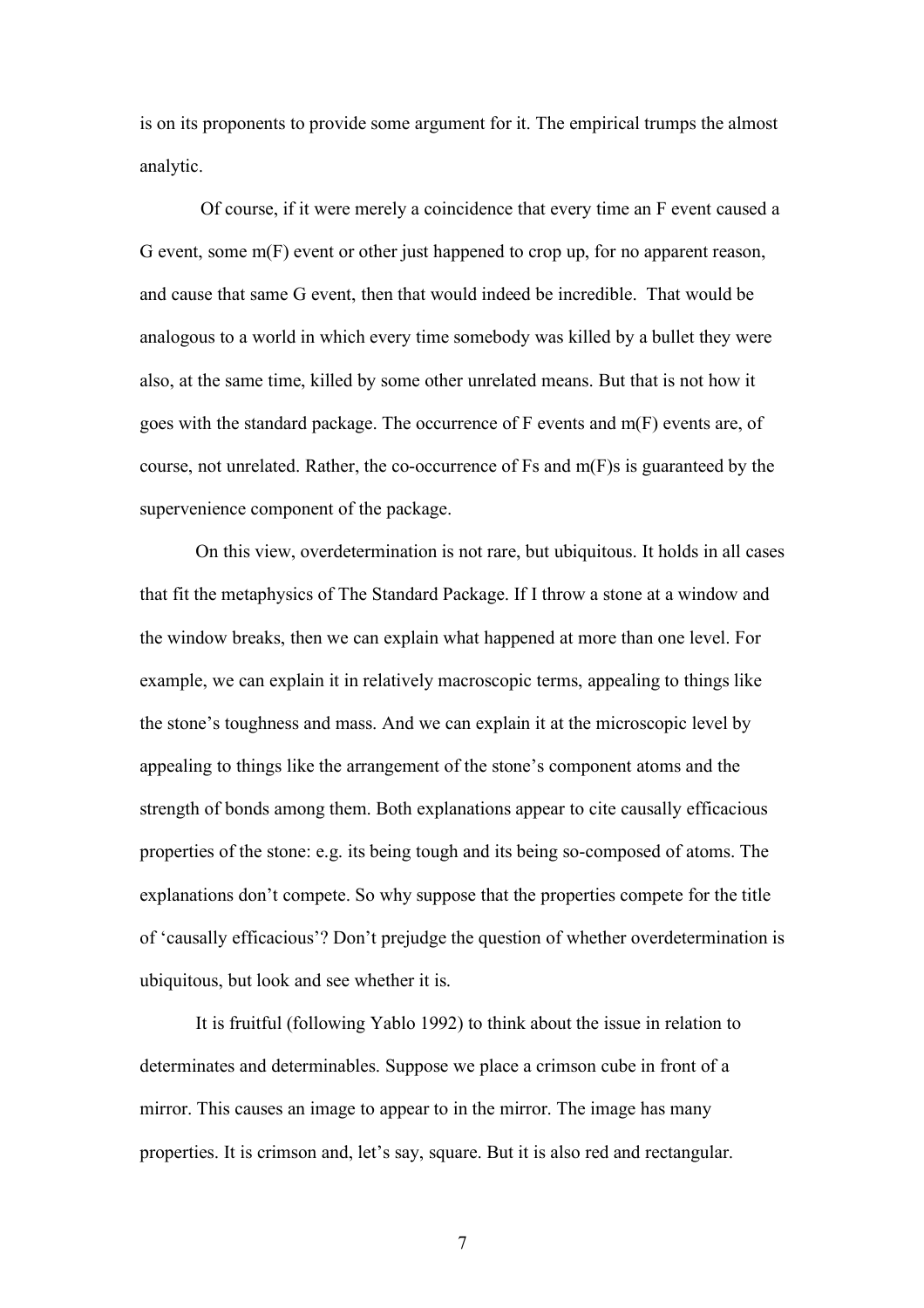Now what properties of the object caused there to be a red, rectangular image? One obvious answer is: redness and rectangularity. But another perfectly good answer is: crimsonness and squareness. These properties of the object cause there to be a crimson square image. And, since it follows logically that the image is also red and rectangular, they cause there to be a red, rectangular image. There is nothing very mysterious about this. Both crimsonness and redness, for example, have the power to cause red images, and the reason they do their causing at the same time and in relation to the same effects is because being crimson is a way of being red. Moreover, each time a red thing causes a red image, the redness is realised by some determinate shade that causes a correspondingly shaded image. But there is nothing particularly mysterious about that either. There are just many ways of being red and every red thing has got to be red in some way or other.<sup>5</sup>

Overdeterminationism, then, is at least a starter. What, then, of epiphenomenalism?

#### **3**. **Kim's Epiphobia and Reductionism**

Epiphenomenalism about psychological properties has had only a small number of champions (e.g. Jackson 1982). And there is something of a tendency for people to dismiss it too quickly. Some think that the causal efficacy of psychological properties is given in our experience. Surely I know why I jumped up and down: it's because I wanted to.

 $<sup>5</sup>$  Yablo argues that the kind of supervenience relation that holds between mental and physical is</sup> actually a variety of the determinable-determinate relationship.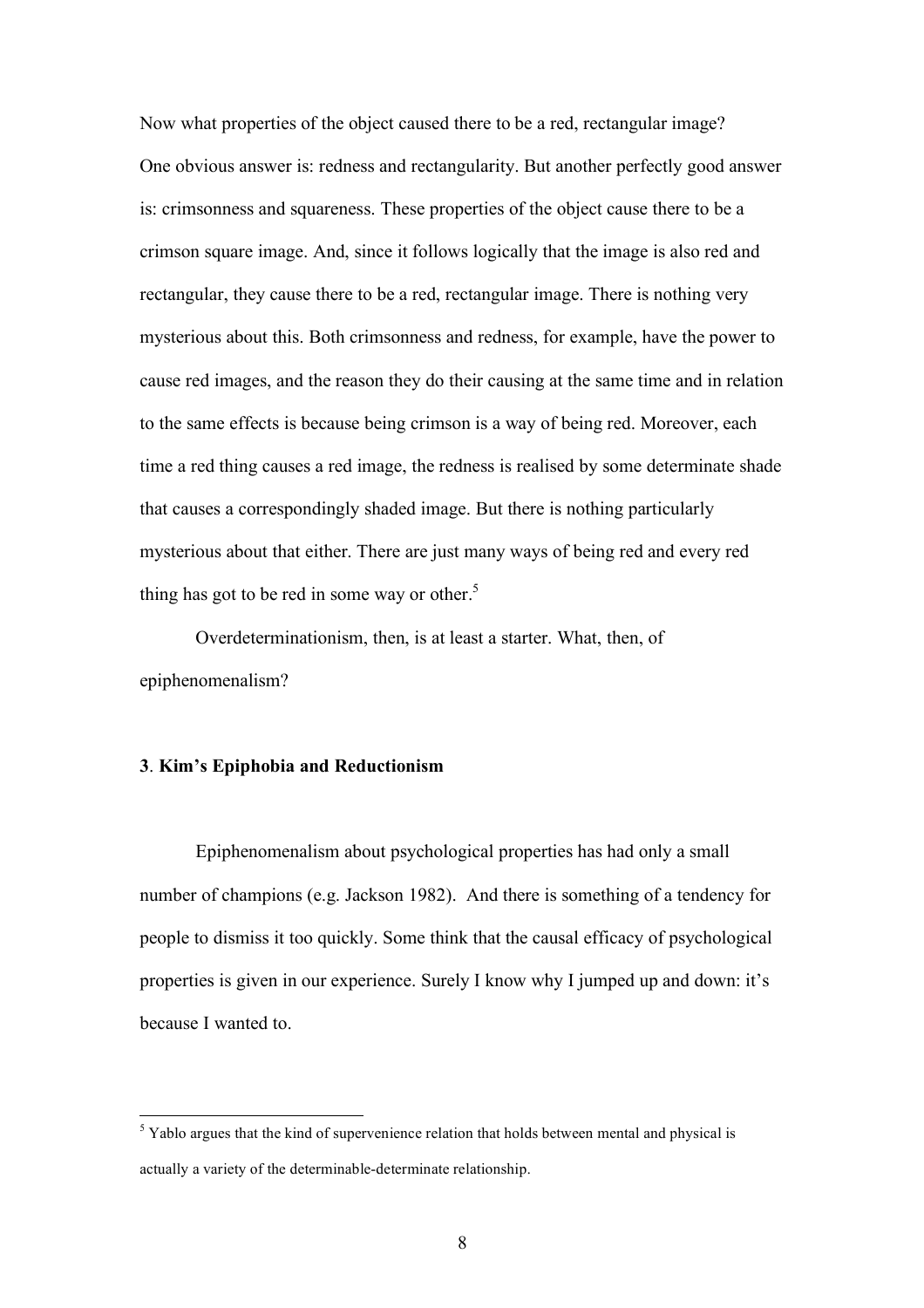It is true that some of the time, it does seem to us that we know why we do something. I might contemplate whether to jump and down, be fully aware of my desire to do so and then, in the light of this desire, go ahead and jump. In such a case, it might well seem to me that my desire to jump up and down causes me to jump up and down. But, in my case at least, I don't feel that I have a particular sense of which properties of that desire caused the action. Nothing in my experience contradicts the idea that it was its physical properties, and those alone, that did the work.

Kim cites a case that might seem more compelling: pain. Suppose that I suddenly feel a burning pain, as I accidentally lean on the hob. I instantly pull my hand away. Surely, someone might say, it is because your hand hurt that you moved it. But even in that case, I don't think my experience presents me with a view about which properties are doing the causal work. I feel the pain and I move my hand, but I do not experience the painfulness of the pain causing the hand to move. It is Hume all the way.

In fact, both experience and science offer some support to epiphenomenalism about conscious states. For sometimes we feel the pain after we have performed the action that we might otherwise think was motivated by it. And science tells us that sometimes the neural events that initiate the causal processes of our actions occur before we know what we are trying to do. $<sup>6</sup>$ </sup>

Many people also seem to be motivated by the idea that it would be unfortunate - even terrible - if epiphenomalism were true, and that some of our treasured views about ourselves and our place in nature would be under threat. Kim

 $6$  See e.g. Libet (1985), and Haggard and Eimer (1999). The data certainly don't prove epiphenomenalism. But they do suggest that the brain decides what the subject is going to do and then afterwards informs the subject of its decision.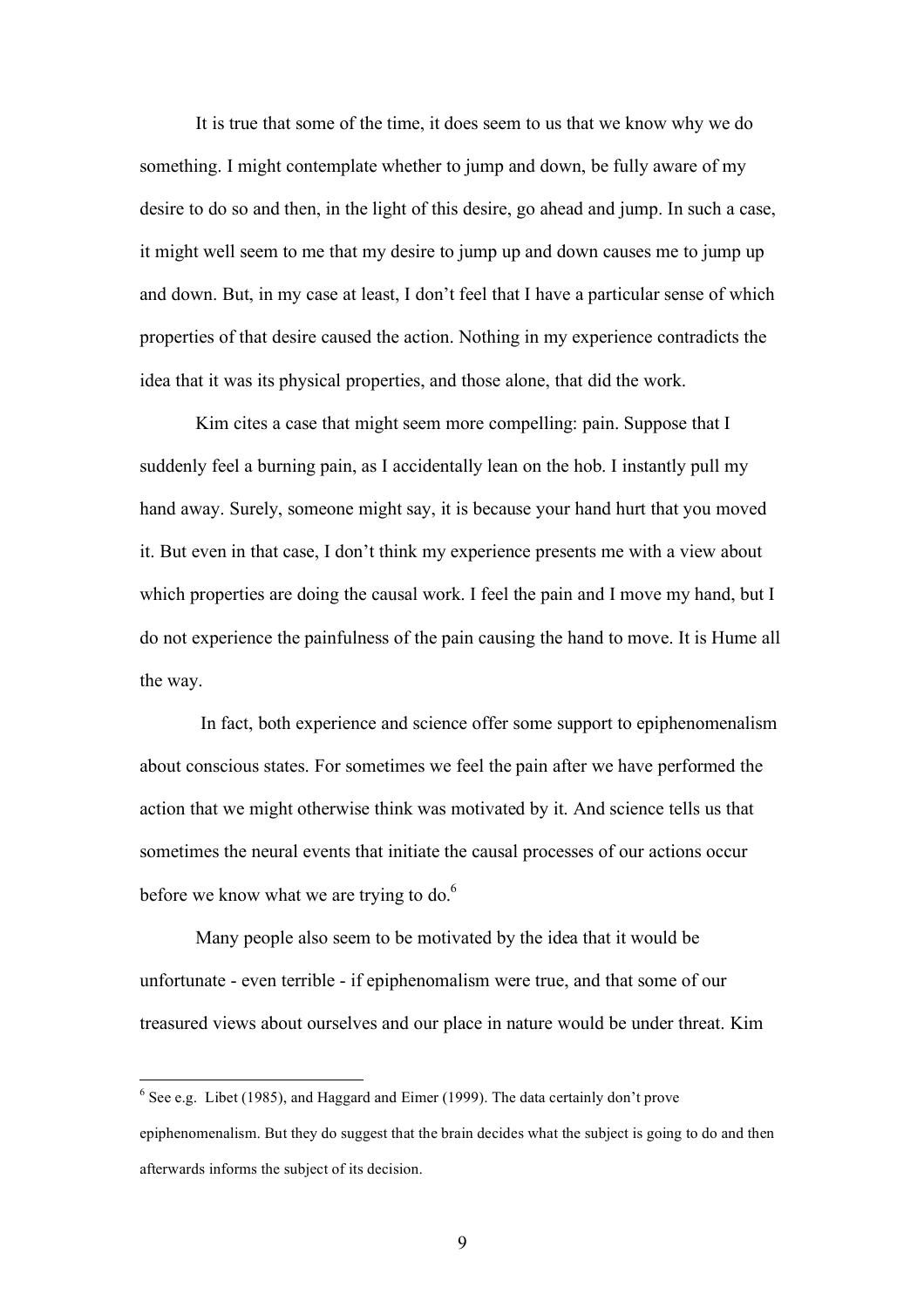gives voice to three concerns of that sort. If we keep clearly in mind that it is the causal potency of psychological properties that is at issue, I think that we can see that the concerns are groundless.

First (2000 p. 31): 'the possibility of human agency evidently requires that our psychological states ... have causal effects in the physical world'. A little clarification is in order here. It does seem right that my agency requires that I do things because of what I want, what I believe and so on. And it seems right to take that as a causal 'because'. So, for example, if I jump up and down just because I want to, it is my desire to jump up and down that causes me to jump up and down. But that is tokenevent causation. What is not at all evident is that our conception of human agency requires further that the psychological properties of my desire be causally efficacious in moving my body.

Second (ibid.): the possibility of human knowledge presupposes the reality of psychological causation. For example, Kim says, reasoning requires the causation of beliefs by beliefs and memory requires the causation of beliefs by perceptions. I don't think that that's at all plausible. The acquisition of knowledge is compatible with epiphenomenalism even about token mental events. This is not the place to get involved with detailed epistemology. But, on standard views, what is required for knowledge is that beliefs be caused in 'the right way', and whatever that 'right way' is, it doesn't require the causes to be psychological. That is part of the point of automated computation. In a computer, physical processes ensure the production of representations that stand in appropriate rational relations to one another, given their interpretations. If we are ensembles of computers, as cognitive science supposes we are, then we could be excellent knowledge-acquisition devices whether or not our representations' psychological properties have causal potency. Suppose, for example,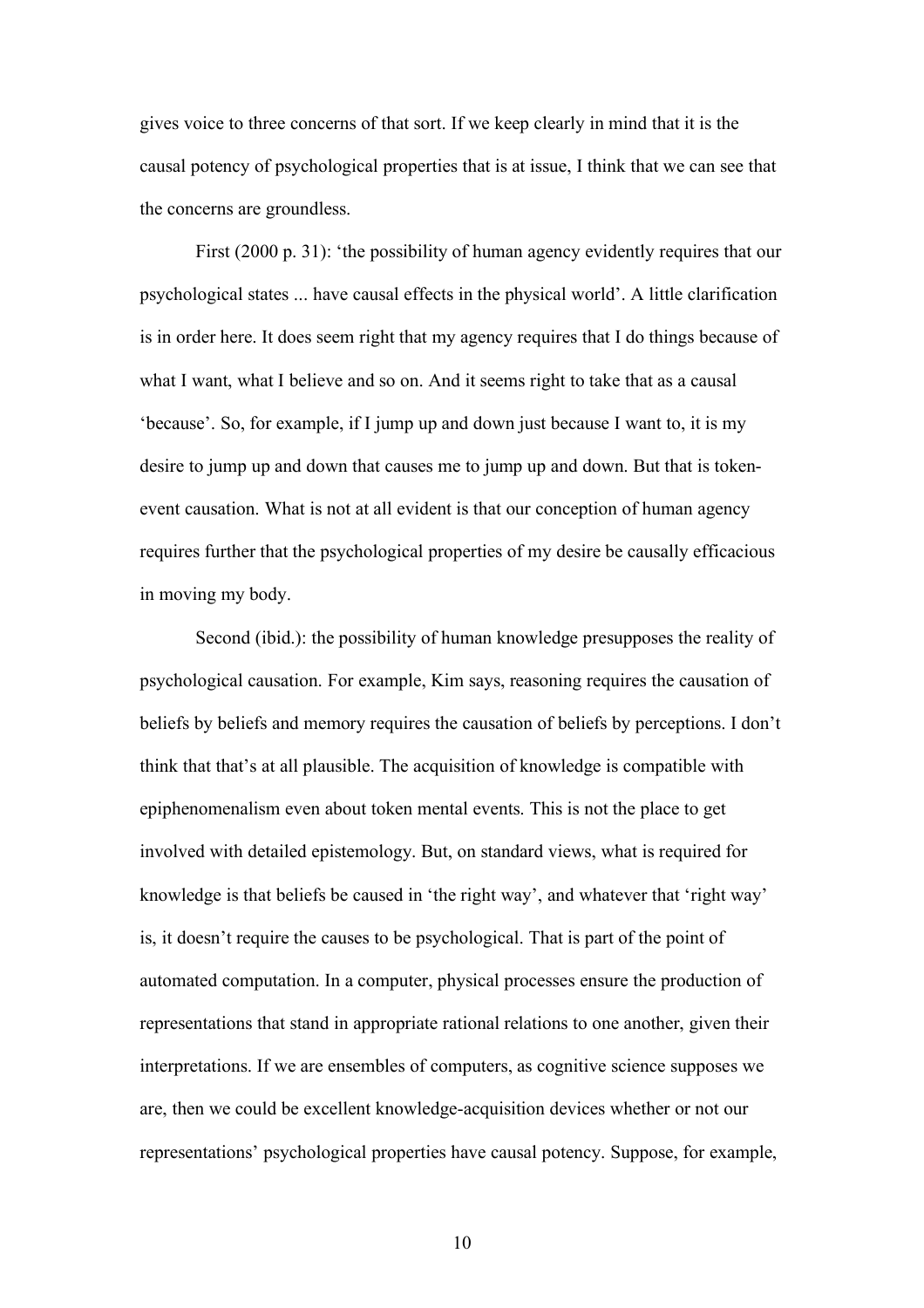that one of a certain creature's belief-forming mechanisms is a physically implemented truth-preserving inference machine that only creates a new belief if it is a logical consequence of old ones. If other conditions are right, then this creature would be in a good position to acquire new pieces of knowledge via the operation of the mechanism, epiphenomenalism or no.

Third (still ibid.): 'the possibility of psychology as a theoretical science capable of generating law-based explanations of human behaviour depends on the reality of psychological causation: psychological phenomena must be capable of functioning as indispensable links in causal chains leading to physical behaviour'. Again, this might be right if we are talking of psychological events and processes. Many existing branches of psychology are committed to the existence of causal psychological laws. The laws relate psychological phenomena to their effects. But these sciences are not committed to telling a complete story about which properties of the causes are responsible for bringing the effects about. This is clear, for example, in classical cognitive science. In theorising about a given cognitive system, a cognitive scientist aims to tell us three stories about which representations will cause the production of which other representations: semantic, syntactic and physical (e.g. neural). Prima facie, given the way most of us tend to think about causation, it looks as though cognitive science does aim to tell us something about which properties of representations are causally responsible for their characteristic effects: the physical ones. (I am not convinced that even that much is right. But let that pass.) But what cognitive science emphatically does not tell us is whether the syntactic and semantic properties are causally efficacious in respect of the same effects. That is why the matter is still debated by philosophers. Existing psychology leaves open questions about the efficacy of psychological properties. And future psychology will be able to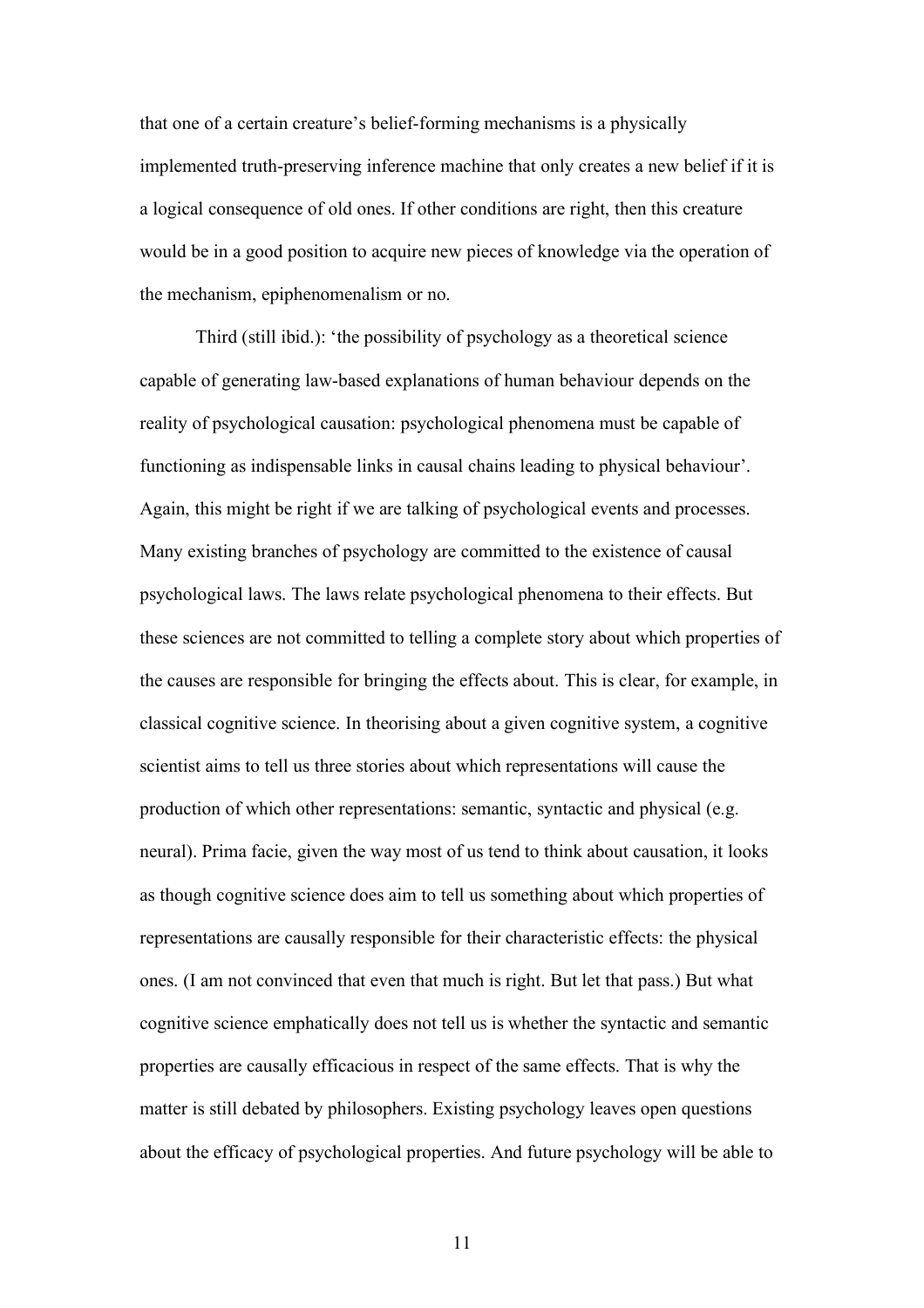accommodate the causal role of psychological properties, whatever that role turns out to be.

Kim's rejection of overdetermination and his epiphobia lead him to try and formulate a plausible version of reductionism. Like most of us, Kim accepts multiple realisation. The proposal he outlines (which is similar to David Lewis's (Lewis 1980) brand of functionalism), is as follows. (Kim does not fully endorse the proposal but rather expresses hope that it might turn out to be right). On the view Kim proposes, psychological descriptions are equivalent to second-order functional descriptions.<sup>7</sup> So, for example, to satisfy some mental predicate 'M' is to have some first-order property,  $P_n$ , such that  $P_n$  has some particular characteristic causal role.  $P_n$  will be a physical property, in effect a realiser (an m(M)) for the mental property M. Kim assumes that M has multiple physical realizers in different 'species and structures and can have different realizers in different possible worlds' (2001 110). He continues (ibid.):

The reduction consists in identifying M with its realizer  $P_i$  relative to the species or structure under consideration (also relative to the reference world). Thus M is  $P_1$  in species 1,  $P_2$  in species 2, and so on. Given that each instance of M has exactly the causal powers of its realiser on that occasion ... all the causal explanatory work done by an instance of M that occurs in virtue of the instantiation of realizer  $P_1$  is done by  $P_1$ ...

 $<sup>7</sup>$  Kim doubts that this is true of terms for qualitative mental states, but thinks it might be true of</sup> representational states.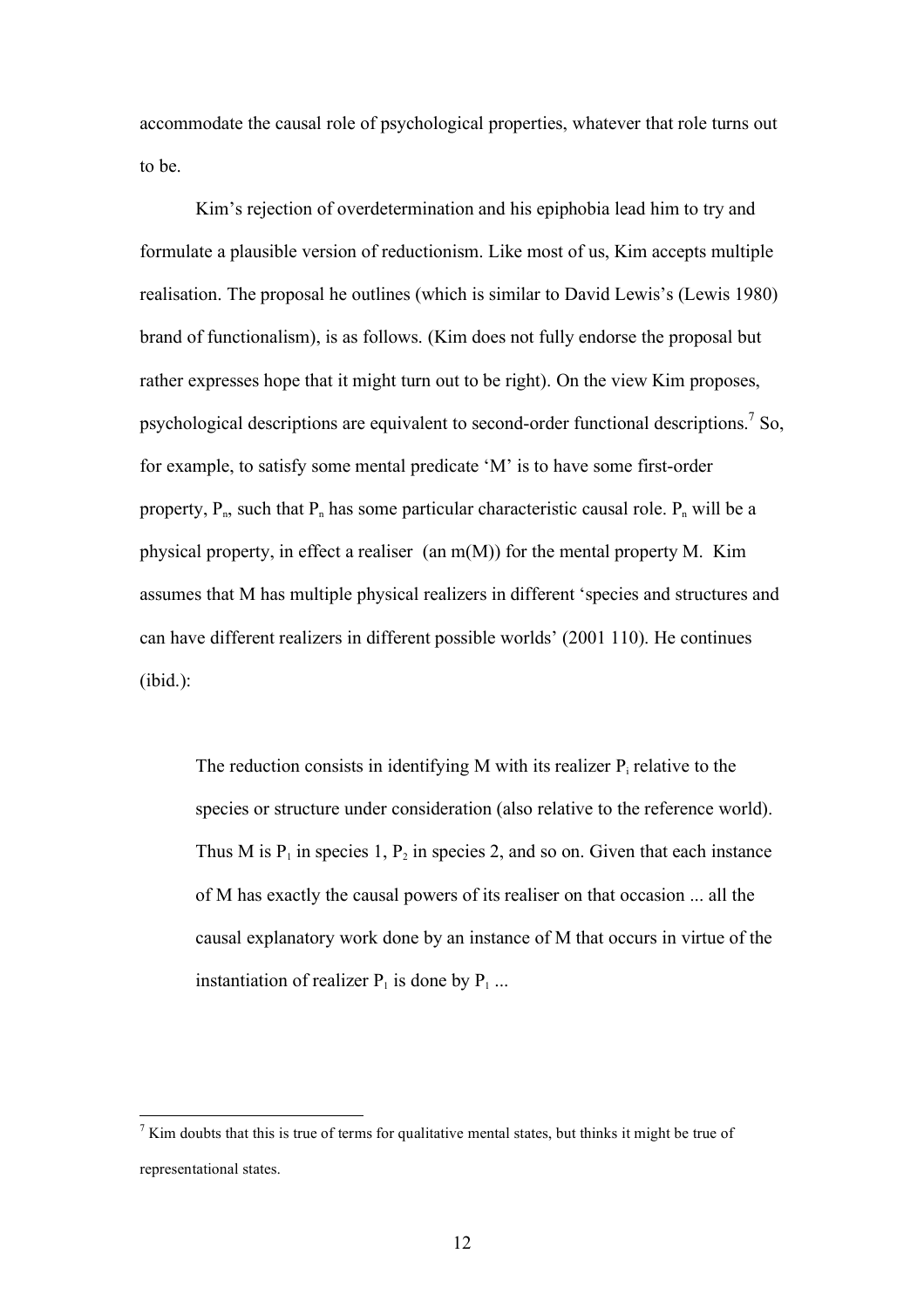This offers an illusion of saving the efficacy of mental properties. Here is the illusion: we have a mental property M, in a species or structure k, at a possible world  $W_i$ , and that property is identical with some  $P_k$  and so, unproblematically, has  $P_k$ 's causal powers. A couple of clarifications should bring out why it is an illusion. First, 'species or structures' are those items that have just one way of realising M at any given world. Maybe talk of species is here appropriate for some types of mental property, like, say, the sort of pain caused by burning. (Note, however, that Kim himself is not optimistic about the possibility of the story applying to phenomenal properties). And it might be appropriate for certain representational properties as well, such as representations in hard-wired bits of computational modules. For such things, maybe, M has a single realizer across a whole species. But talk of species is not appropriate for lots of interesting psychological states. Consider propositional attitudes, for example. It is very unlikely that a given propositional attitude, such as the belief that Barcelona is beautiful, will have the same physical realisations in different people, or, perhaps, in the same individual at different times. So, at least as far as propositional attitudes are concerned, 'structures' are likely to be individual cognizers, or cognizers-during-periods, at particular worlds.

The second point of clarification is that what get identified with the  $P_n s$  are not psychological properties of the kind whose efficacy was in question. The properties at issue are those ascribed by psychology, like the property of believing that Barcelona is beautiful. What get identified with the  $P_n$ s are, rather, properties that might be described along the lines of: M-in-structure-K-in-Wj. And of course M-in-structure-K-in-W<sub>i</sub>, M-in-structure-K-in-W<sub>k</sub> and M-in-structure-J-in-W<sub>l</sub> etc. are all different properties. But such properties are not the ones that feature in psychological generalisations. If you and I and Genoveva all believe that Barcelona is beautiful, then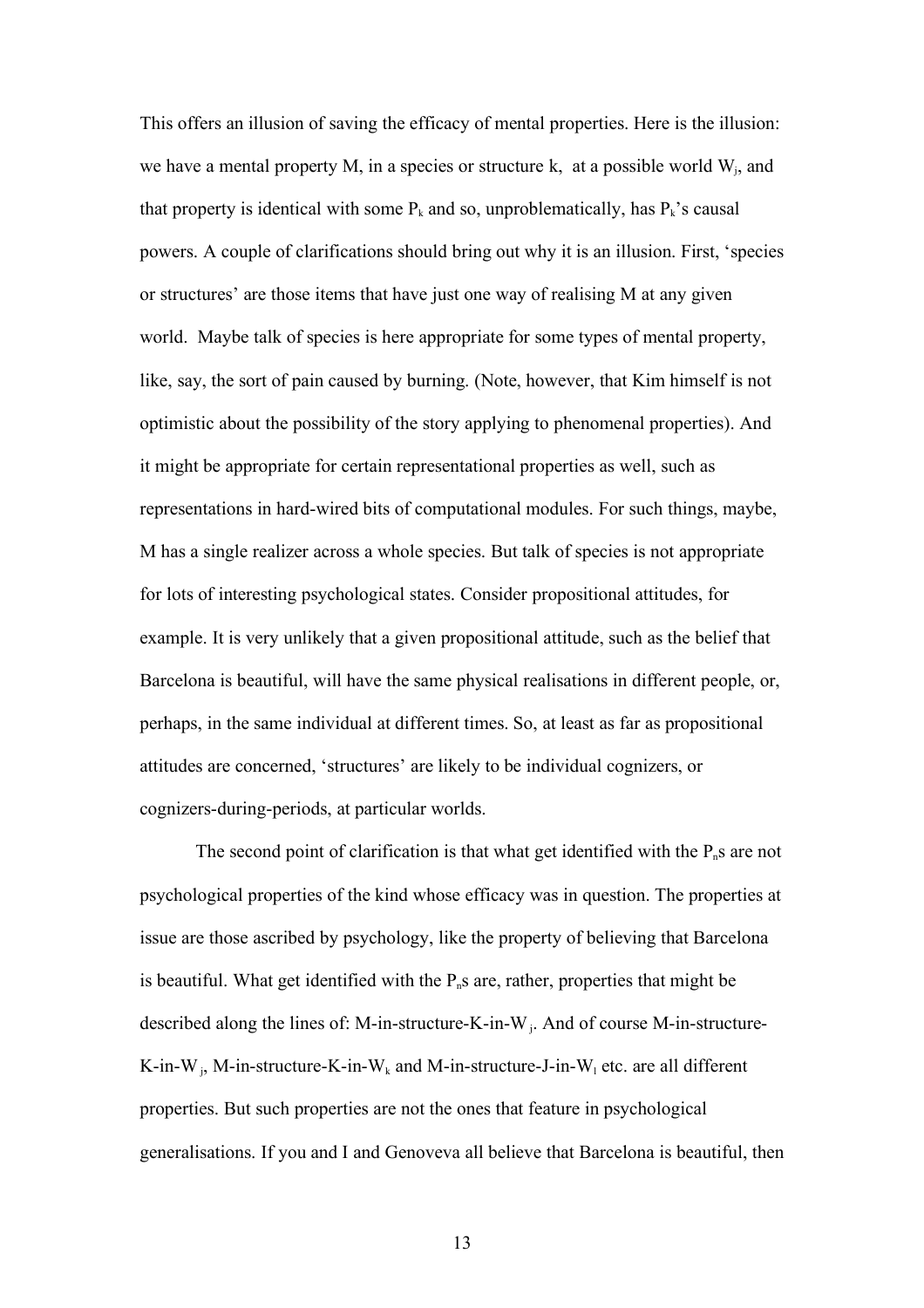we share an interesting psychological property and the question arises of whether that property is efficacious. It does not help answer that question to say that the property of being my-actual-belief-that-Barcelona-is-beautiful is identical with some  $P_i$  and therefore is efficacious and the property of being your-actual-belief-that-Barcelona-isbeautiful is identical with some  $P_i$  and so it, too, is efficacious, etc..

The illusion is thus that there exists a tenable position that saves mental causation via a version of type-identity theory, while at the same time endorsing multiple realisation. Unfortunately, there isn't. The properties in whose efficacy we are interested are the multiply realised ones, and those cannot be identified with the physical.

In fact, psychological properties suffer a worse fate than mere impotence, in Kim's own opinion. Psychological descriptions are to be reconstructed as functional descriptions, so, at first pass, we would construe psychological properties as functional properties. But Kim doesn't really believe in functional properties, since he makes a case for 'eschewing the talk of functional *properties* in favor of functional *concepts* and *expressions*.' (Kim 2000, 110.) According to Kim, functional concepts and expressions are perfectly good and useful. But they don't pick out real properties: or at least they don't pick out 'robust' properties of the sort that feature in proper scientific generalisations.

I think that the fate of Kim's package reveals the dangers of believing in multiple realization while rejecting both overdetermination and epiphenomenalism. It very much looks as though multiple realization is just one of those things we will have to accept. So it seems sensible to see if we can make a reasonable case for one of the other options. I will now outline Segal and Sober's (1991) defence of an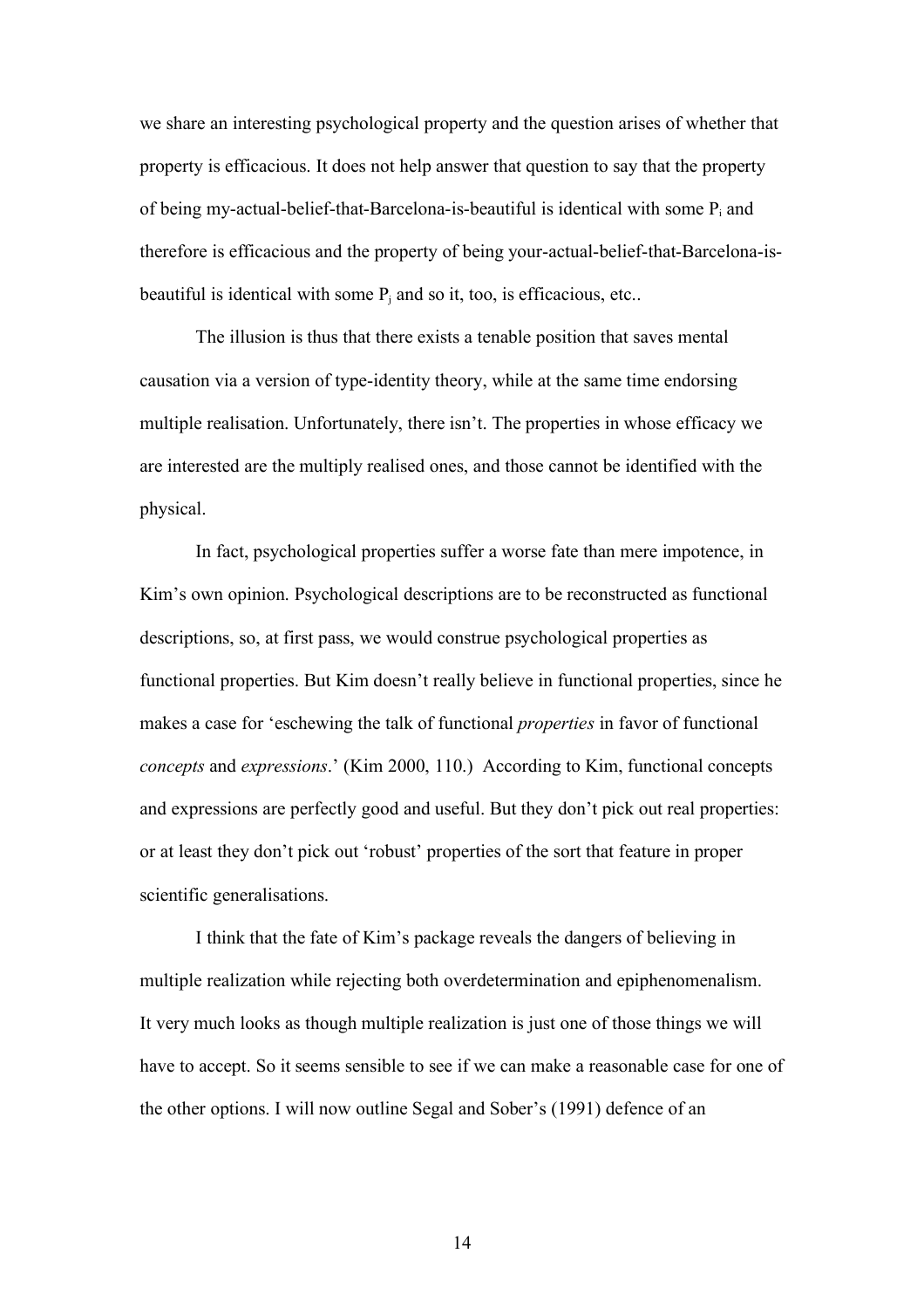overdetermination approach, and argue that it fails. I will then offer an alternative that I will present as a version of epiphenomenalism.

### 4. **Segal and Sober**

Segal and Sober offer a sufficient condition for the causal efficacy of a macroproperty, which they label '(P5)', and argue that psychological properties meet that condition. I will state (P5), which is a touch complicated, and say a little about the motivation behind it.

(P5) If (i) it is a (possibly nonstrict) law that every F event causes a G event and (ii) in each case in which an F event causes a G event there exist micro-properties  $m(F)$ ,  $m(F)'$  and  $m(G)$  such that the cause's being F mereologically supervenes on its being  $m(F)$  and the effect's being G supervenes on its being  $m(G)$  and possession of  $m(F)$  includes possession of  $m(F)'$  and the cause's being  $m(F)'$ causes the effect's being m(G), then F is efficacious in the production of Gs.

(P5) is an attempt to explain macro-causation in terms of micro-causation. The idea is that the combination of lawfulness and supervenience requirements should be strong enough to rule out all counterexamples. It is well known that laws aren't enough: for example, successful matings of blue-eyed individuals cause births of blue-eyed children. But the property of involving blue-eyed individuals is not causally efficacious in respect of the mating's production of blue-eyed children. Rather, it's a property relating to the parents' genes that causes both the parents and the children to have blue eyes. Segal and Sober's thought was that correlations of this sort could be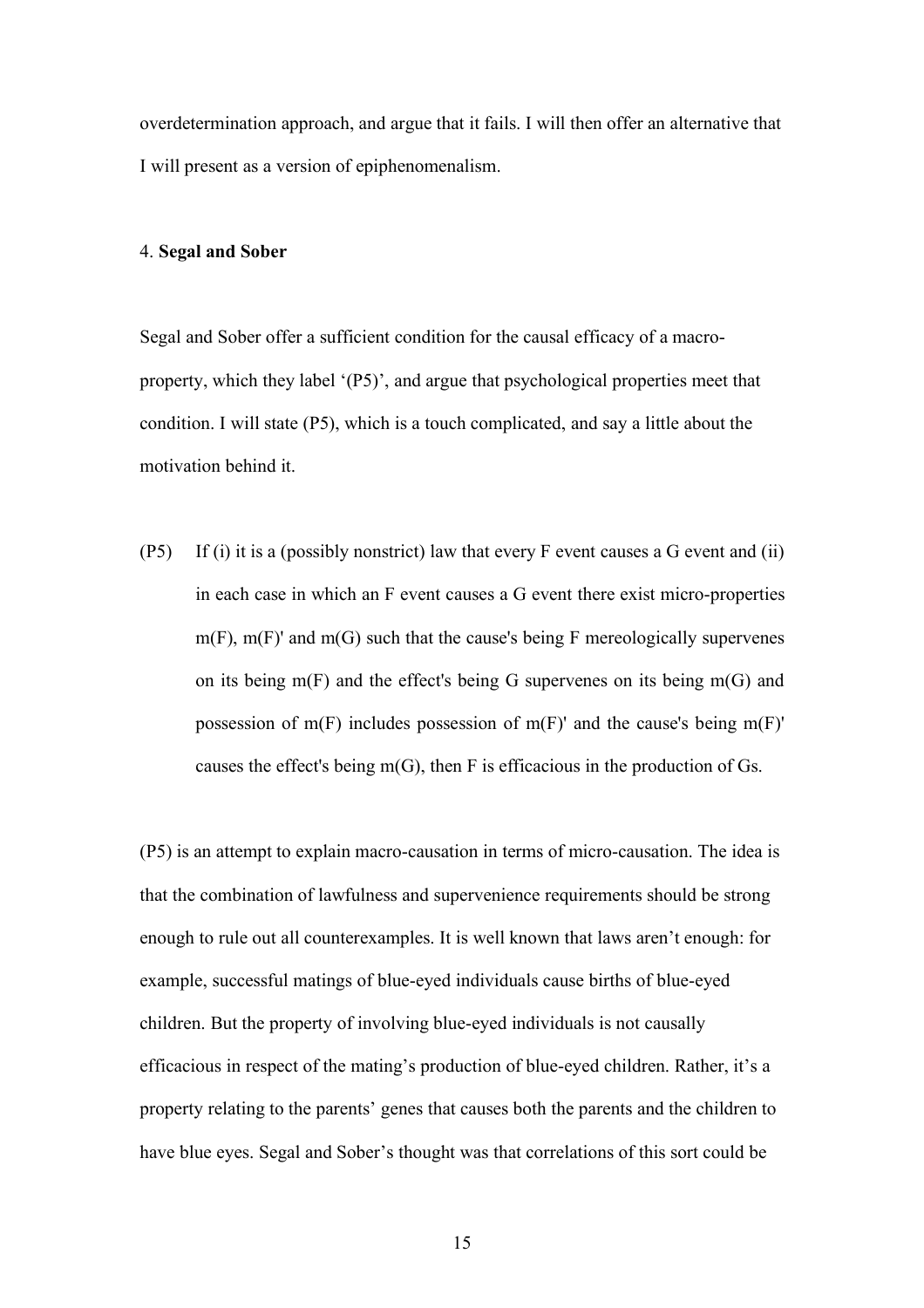ruled out by requiring a sufficiently tight relation between the macro-property of the cause and the micro-properties that we assume to be doing causal work in bringing about the effect. Mereological supervenience was thought to do the trick. Roughly speaking, mereological supervenience is the converse of the 'makes it the case that' relation that we talk about when we explain why an object has certain macroproperties by citing properties of and relations among its components (at some level of description): e.g. the way the diamond's crystals are bound together makes it the case that the diamond is hard. The property of being blue-eyed does not mereologically supervene on the relevant genetic properties of a successful mating between blue-eyed individuals (although it does supervene on them in some weak sense).

In fact, even by Segal and Sober's own account, (P5) is too weak as stated. They require further that F be a 'substantial' property, meaning a property that pulls its weight in good scientific generalisations. This rules out properties like being-redor-weighing-a-hundred-pounds. They admit that they don't have a particularly clear or informative account of what makes for a substantial property.

(P5) caters specifically for cases in which the supervenience base of F is complex and includes distinguishable micro-properties. This is to allow for cases in which some but not all of the components of the base are involved in the causal transaction at issue. For example: smoking causes cancer. In fact, the activity of smoking involves all sorts of things that do not cause cancer. Only some of what is involved in smoking - the inhalation of material that has certain specific carcinogenic properties - does the work of causing cancer.

Segal and Sober go on to argue that mental causation fits that model: psychological properties mereologically supervene on complex neural (and perhaps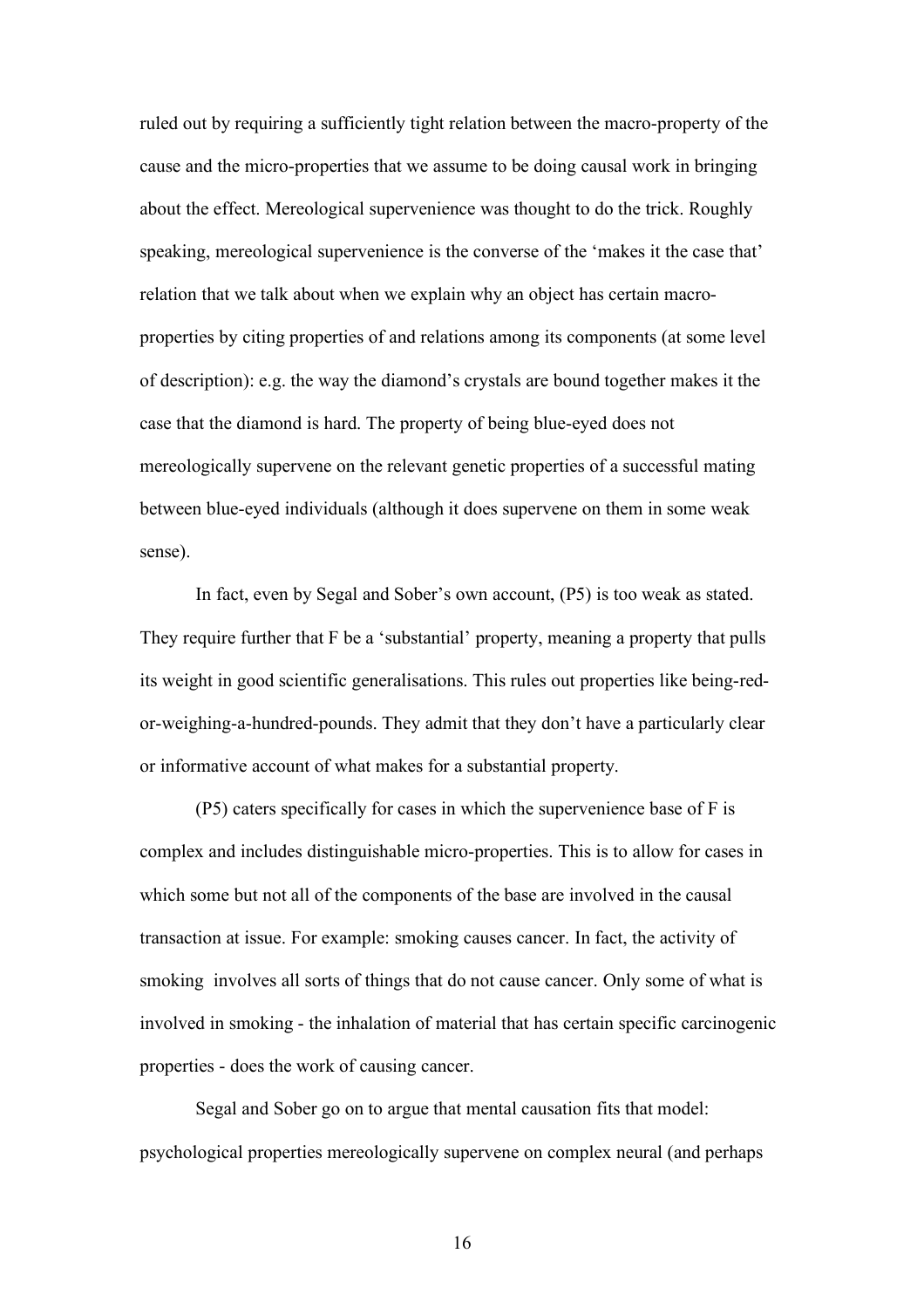other) properties, some of which are involved in the causal transactions of interest and some of which are not.

Segal and Sober note that their view entails that many second-order functional properties are causally efficacious with respect to the effects relative to which they are defined. This leads them into a dispute with Ned Block. Block allows that secondorder functional properties might be efficacious in respect of certain effects in which intelligent beings recognize them. But he denies that they are efficacious in respect the specific effects that define them. He discusses a bullfighter's cape. Since the cape is red, it is provocative to bulls (let us suppose, he says, for the sake argument, even though it is not in fact true). The bullfighter uses the cape to provoke the bull. Block claims that it is the redness of the cape that caused the bull to be provoked, and not its provocativeness.

Segal and Sober voice the suspicion that Block has confused properties with ways of referring to properties. They draw on the thought that we should not think that a property is inefficacious with respect to a certain effect merely because we pick it out by adverting to that very effect. They discuss the example of solubility, saying this:

we might construe solubility as a second order property, defined thus:

(i) x is soluble iff x possesses some property  $F$  such that x's being  $F$  causes x to dissolve when immersed.

But solubility may be defined in other ways. Suppose that there is a unique substantial property that causes objects to dissolve. This property may be defined as follows:

(ii) solubility is the property that causes objects to dissolve when immersed.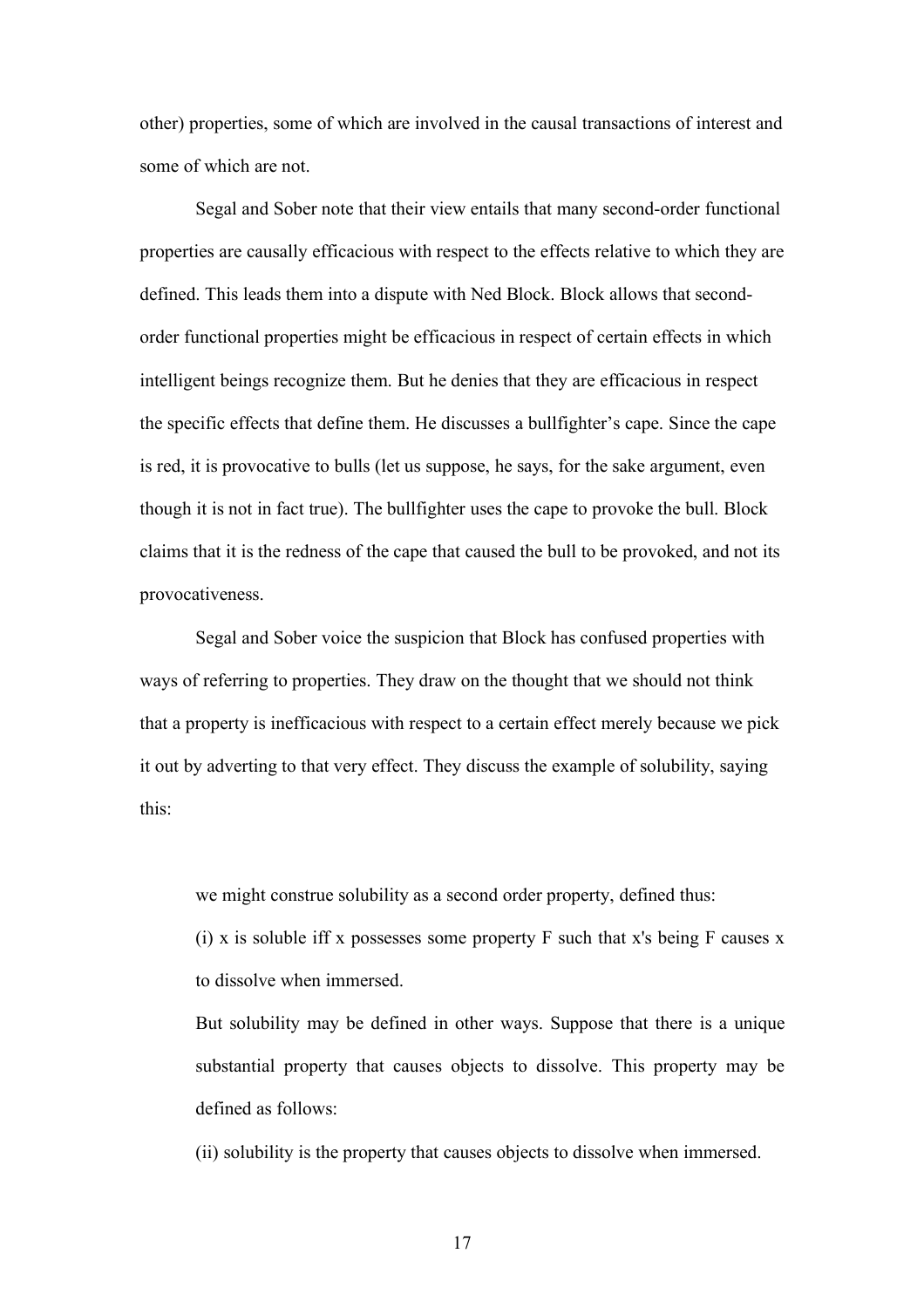So (i) and (ii) provide alternative definitions of the same property. It follows that second order properties may have effects on stupid objects. Of course, there may be no substantial property defined by (ii). But this is what Block would need to show to establish his claim.

But it is Segal and Sober and not Block who display confusion in matters relating to properties and ways of referring to properties. I take it that a unique substantial property that causes objects to dissolve when immersed, would be a micro-property. Definition (ii), if it defines anything real (which I doubt), defines that micro-property. But the existence of such a micro-property is metaphysically contingent. Surely, even if solubility has only one nomologically possible realizer, it has many metaphysically possible ones. But then some metaphysically possible objects are soluble in sense (i) but not in sense (ii), since they have some property that causes them to dissolve when immersed, but not the particular property that causes nomologically possible objects to dissolve. So (i) and (ii) do not define the same property.

And that makes trouble for (P5). For even if a certain range of functionallyspecified properties, namely those exemplified by solubility in sense (ii) (if there is such a property) can be efficacious in the relevant respects, (P5) incorrectly licenses the efficacy of others.

Block was right. Functional - that is, genuinely dispositional –properties, whether second-order or not, are not efficacious with respect to their characteristic effects. (For extended discussion of this general issue see Rupert, 2006). To help see this, let us reformulate (i) slightly as (iii):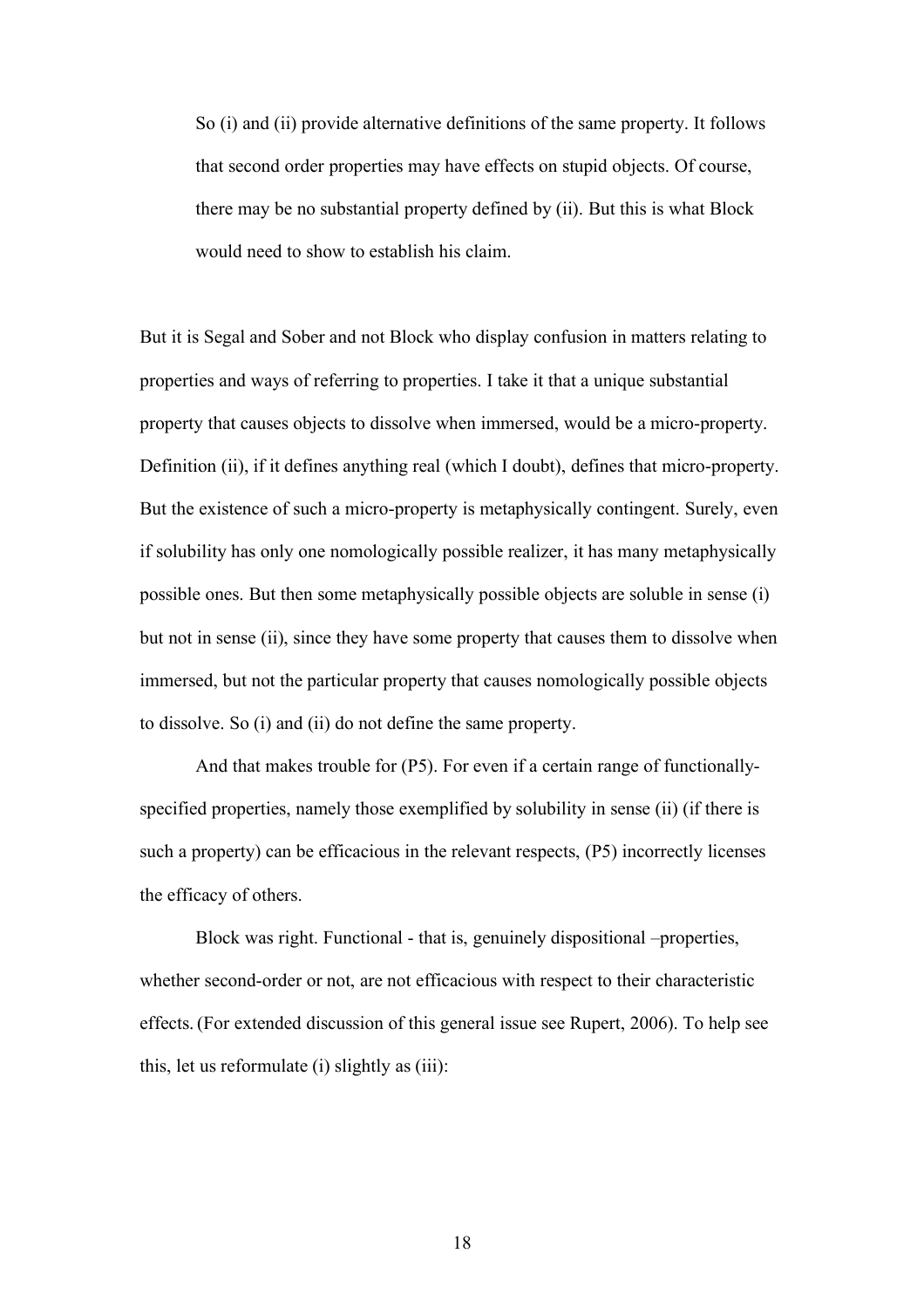(iii) x is soluble iff (a) x would dissolve if immersed and (b) x would be caused to do so by some property of x's.

Now, it is part of the notion of a causally efficacious property that it plays a specific role in the causal explanation why its possessors bring about their effects. A property that is efficacious in respect of causing an object to dissolve in water has to enter as a causal factor in the explanation of why the object would dissolve, if immersed in water. Solubility in sense (iii) can't do that because an object's being soluble in that sense just *is*, in part, its being such as to dissolve when immersed. $8$ 

Segal and Sober repeat Davidson's remark to the effect that statements like 'the cause of A caused A' are uninformative but, of course, not false. They do this to emphasise the point that just because our description of a cause relates it to an effect does not mean that it is not the cause of that effect. But properties differ from ordinary individual objects and events. Properties can be essentially dispositional, ordinary individuals and events can't. For one thing, the cause of A is not even necessarily related to A: it might have occurred without A having occurred. But an object can't be soluble in sense (iii) and yet not dissolve if immersed. Moreover, the cause of A has other properties than merely being the cause of A, and its possession of some of those

 <sup>8</sup> <sup>I</sup> set aside worries about finkish dispositions (Mumford 1996). <sup>I</sup> am assuming that any fink-resistant analysis of solubility will include an ineliminable counterfactual element of a kind that sustains the claim of this paragraph. Lewis's (1997) account, for example, fits the bill. Lewis himself thinks that dispositions can be efficacious. But his account of this (ibid. 152) employs a very similar magic trick to Kim's. (I suppose Kim got the idea from Lewis). Moreover, he does not engage with the real problem, which is that since an object's possession of a disposition partly consists in its being such that it would cause certain effects in certain circumstances, the object's possession of the disposition cannot be a cause of such effects in such circumstances.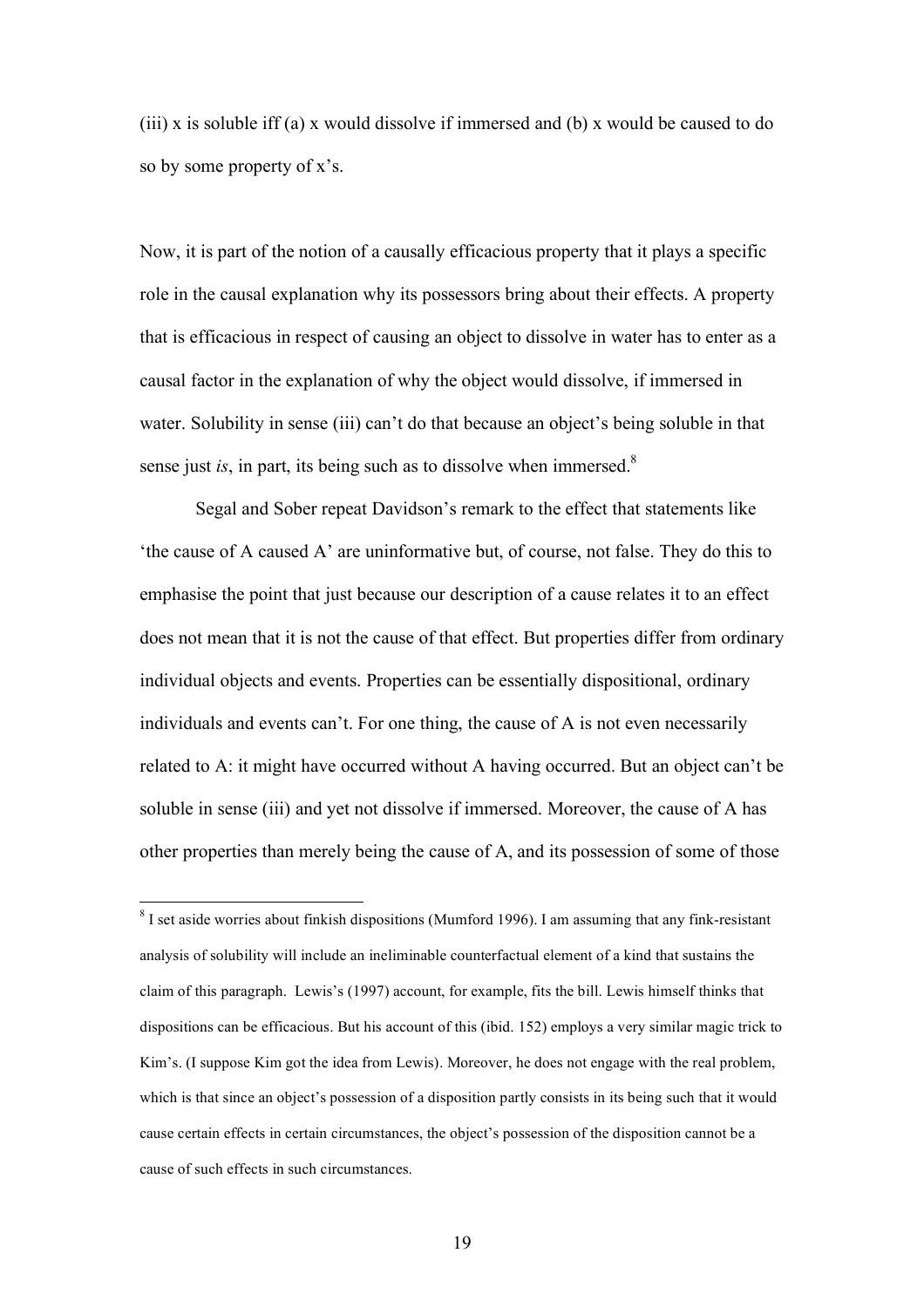other properties explain why it caused A. And while one can describe solubility in sense (iii) without talking of objects dissolving, one cannot use such descriptions in an explanation of why solubility in sense (iii) causes objects to dissolve. There is no such explanation.

I will say more about dispositions and causal efficacy in the next section. For now, note that (P5) entails that many essentially dispositional properties are causally efficacious in respect of their defining effects; for example solubility, fragility and elasticity, all considered on the model of (iii). So (P5) won't do.

If one wanted follow up on Segal and Sober's start, one could perhaps deal with the problem by adding a further constraint: where F is a substantial and not essentially dispositional property, (P5). Or, indeed, one might try to argue that dispositional properties are not substantial. These paths do not tempt me, however, partly for reasons that will emerge in the next sections and partly because there is another problem with (P5).

Consider the particular sort of red glow that red-hot pokers get. $9$  It is likely that it is a non-strict law that objects with that very specific sort of red glow cause wax to melt. Arguably, the red glow mereologically supervenes on the agitation of the objects' molecules, and it is the latter that causes the agitation of the wax's molecules which, is the supervenience base of the wax's melting. But the red glow is not causally efficacious in respect of melting the wax.

One might doubt that it is a law that objects of that colour melt wax. Maybe a really good special-effects person could create objects that have that colour at room temperature. Maybe. But we can still imagine a possible world in which there are mechanisms that systematically prevent the creation of any such objects, so that there,

 $9$  Helen Beebee p.c. suggested (but did not confidently endorse) the counterexample.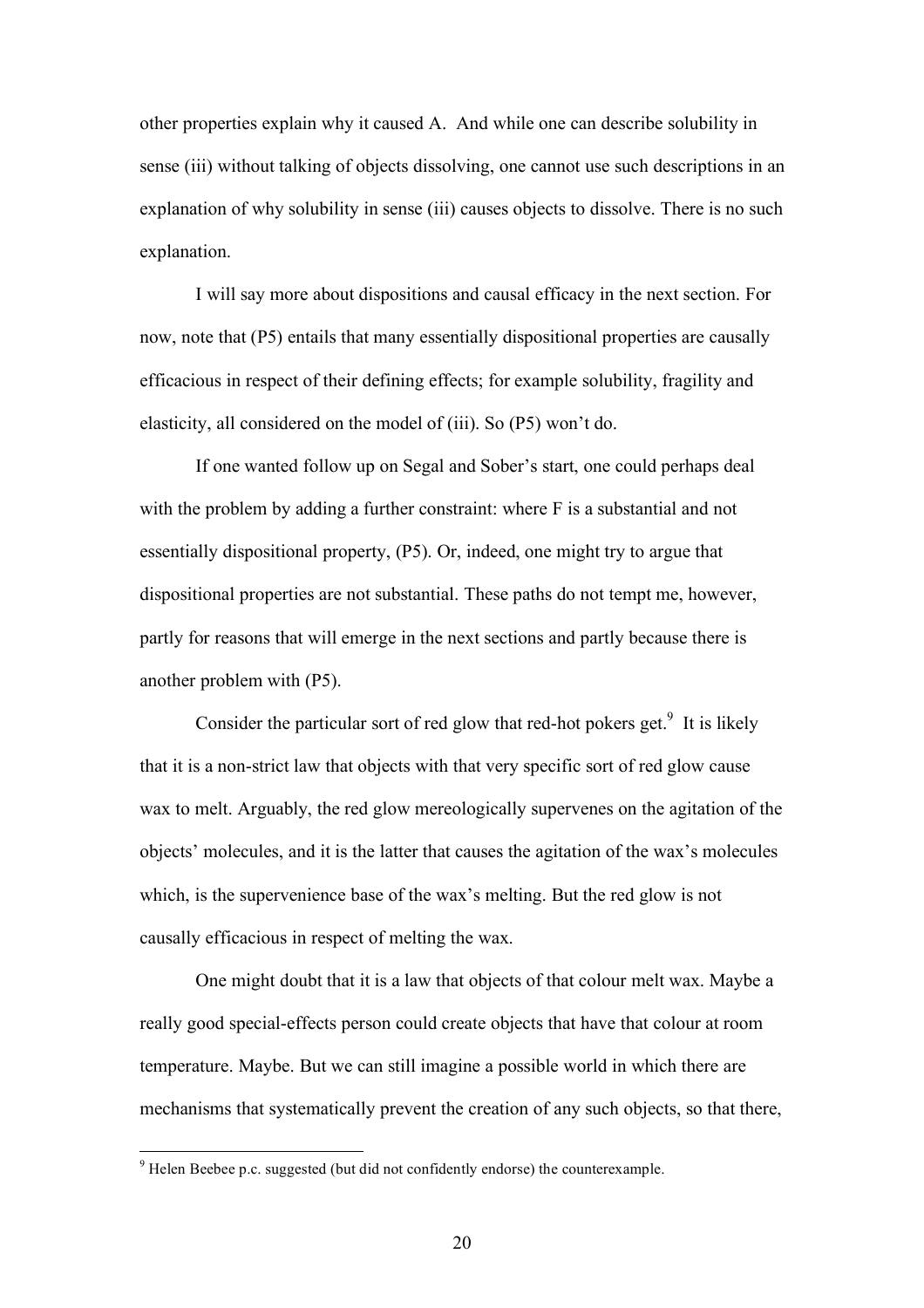it is a ceteris paribus law that objects of the requisite colour melt wax. But still it is not because objects have that colour that they melt wax.

Before continuing with the issue of mental causation in particular (section 5, below) I will say more about the metaphysics of properties, dispositions and causation.

## **5. Properties, Dispositions and Causation**

My main concern in this section is to defend a particular general view of the relation between properties and causation, and, in the light of this view, to discuss the role of properties in causal explanation. At issue are all substantial properties that feature in causal explanations. Substantial relations and relational properties, such as siblinghood and reference to Phosphorus are included. The view thus has wide, but not universal scope, failing to apply to properties of abstract objects, such as being a prime number. Causation itself is assumed as a primitive relation.

The view I wish to defend has important features in common with Sydney Shoemaker's and is sometimes attributed to him (erroneously, I think). I will call it 'extreme dispositionalism.' (Hawthorne, 2006 226, calls it 'full-blooded causal structuralism').

The rough idea of extreme dispositionalism is that the properties at issue are just clusters of dispositions. So, for example, what it is for an object to be spherical is for it to be such that if placed on a slope, it would roll down; if placed in certain relations to a mirror it would cast a round image; if placed on plasticine it would create a hemispherical hollow; and so on and so forth.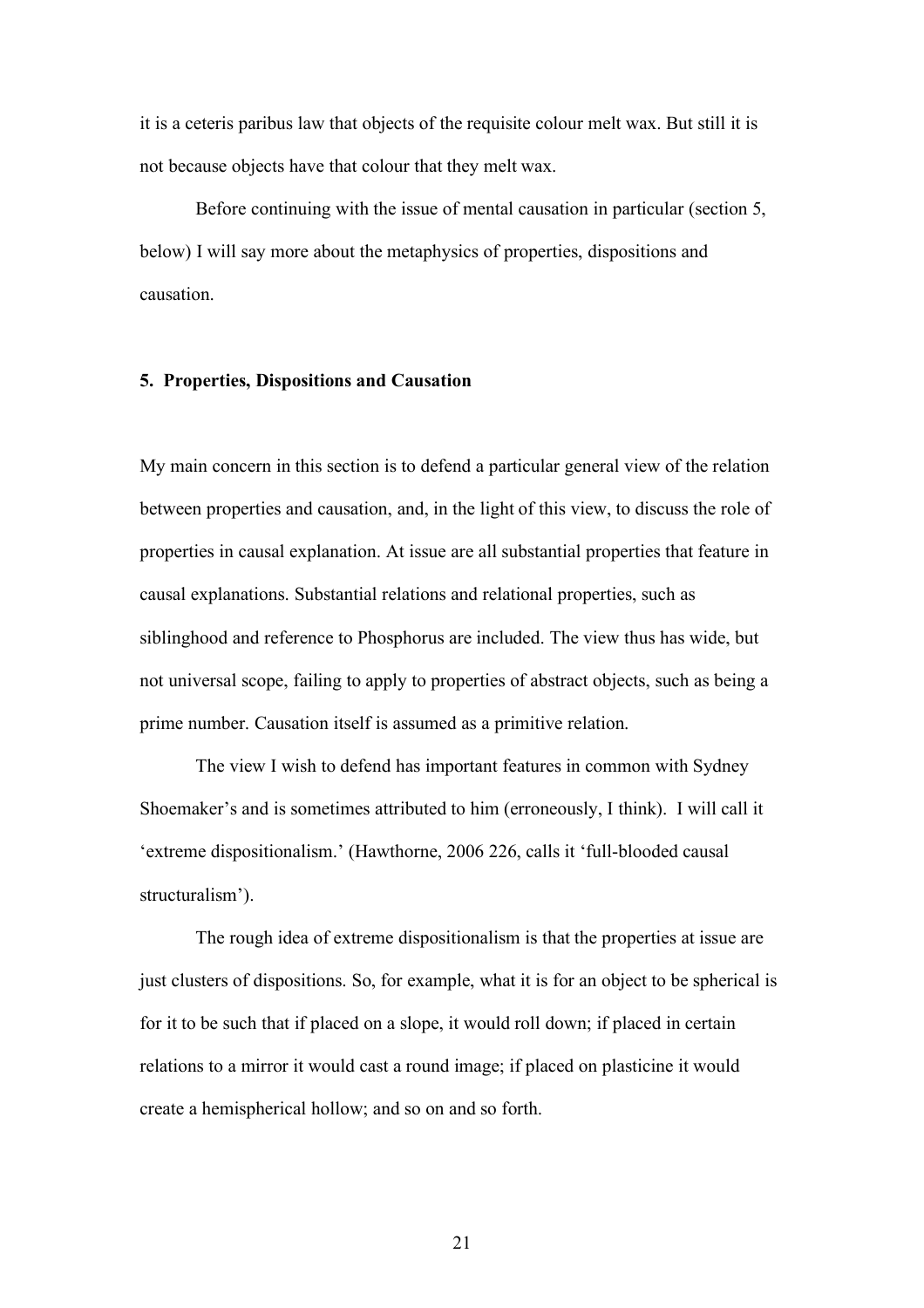We can consider a more refined version of extreme dispositionalism which identifies properties not with dispositions but with what Shoemaker (2003 213) calls 'conditional powers'. Dispositions relate objects to effects in circumstances: to be soluble is to be such that you would dissolve, if immersed, etc.. Conditional powers relativise dispositions (powers) to other properties the object might possess. So, for example, a spherical object has the power to produce a round image, if placed in certain relations to a mirror, if it has a reflective surface, etc.. And it has the power to produce a hemispherical hollow if placed on plasticine, if it is hard and heavy, etc..

As I said, extreme dispositionalism is sometimes attributed to Shoemaker. And, indeed, he does occasionally appear to endorse it: e.g. 'we can express my view by saying that properties are clusters of conditional powers' (2003, 213). But it is clear from the context that this is merely an incautious formulation. He explicitly distinguishes properties from dispositions, which he calls 'powers'. And he thinks of an object's properties as explaining its powers: an object's powers are 'grounded in' its properties. There is thus a fundamental distinction between Shoemaker's theory and extreme dispositionalism. According to Shoemaker, properties are not conditional powers, but rather the grounds of those powers: 'a thing's powers or dispositions are distinct from, because grounded in, its intrinsic properties' (2003 213). So, according to Shoemaker, sphericity is not the particular bunch of conditional powers associated with spheres, but rather that property in virtue of which spheres have that particular bunch of conditional powers.<sup>10</sup>

So, according to Shoemaker, properties are individuated in terms of the conditional powers that they endow on their possessors. To be spherical, for example, is to have that property in virtue of the possession of which an object has the

<sup>&</sup>lt;sup>10</sup> This view is consistent with what Hawthorne (2006 226) calls 'modest structuralism'.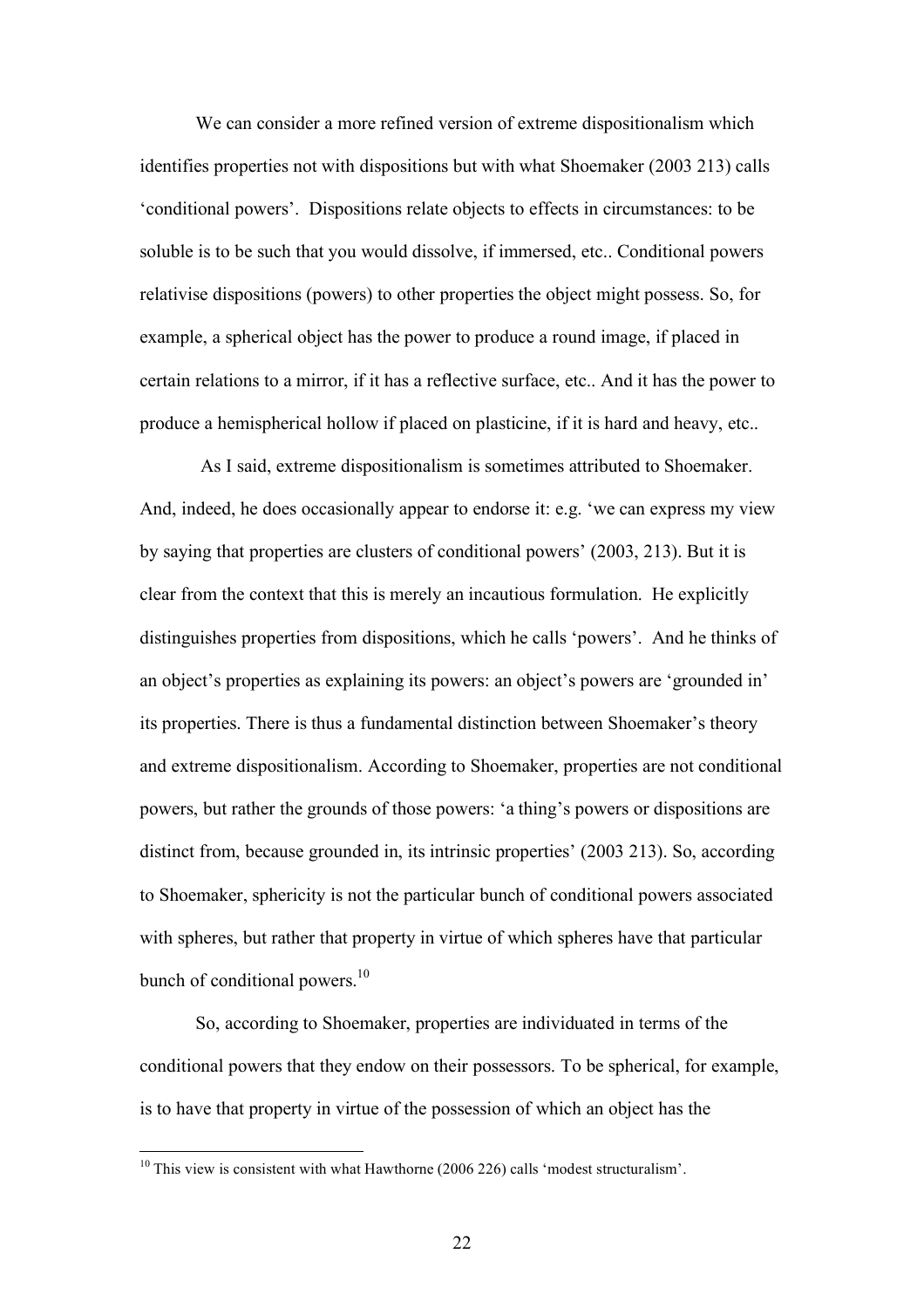particular conditional powers characteristic of spheres. It is, of course, a consequence of this view that causal relations among properties are metaphysically necessary. On this view, it is metaphysically necessary, for example, that a hard, heavy, spherical etc. object would cause a hemispherical hollow if place on something soft like plasticine.

Both theories – the extreme one and Shoemaker's – share two excellent features, that I will now discuss.

The first is from Shoemaker (2003 214-5). Suppose, for the sake reductio, that properties F and G are not individuated by the powers of their possessors. Then you could get two objects that were utterly indistinguishable by any possible test, yet differed in some of their properties. But then, it seems, we could never know anything about these different properties. Of course, it is in principle possible that some good theory might entail the existence of such properties. But there appears to be no reason to believe that there is any such theory. So it is sensible to conclude that  $F = G$  iff possessors of F and possessors of G have the same conditional powers, hence that properties are individuated by the powers of their possessors.

This argument is sometimes derided as verificationist. But it is better seen as an application of Occam's razor: do not posit properties that make no difference to anything (cp Hawthorne, 2006 219). Of course, if there were robust properties that failed to associate with causal differences yet served some other explanatory purpose, then there would be reason to believe in them. But there do not seem be any.

Here is the second desirable feature of the dispositional accounts. Suppose I throw a stone at a window and the window breaks. Why did the window break? Material science tells us about that (see e.g. Gordon, 86). The stone is stiff (that is to say, the material has a high 'Young's modulus', or resistance to deformation). The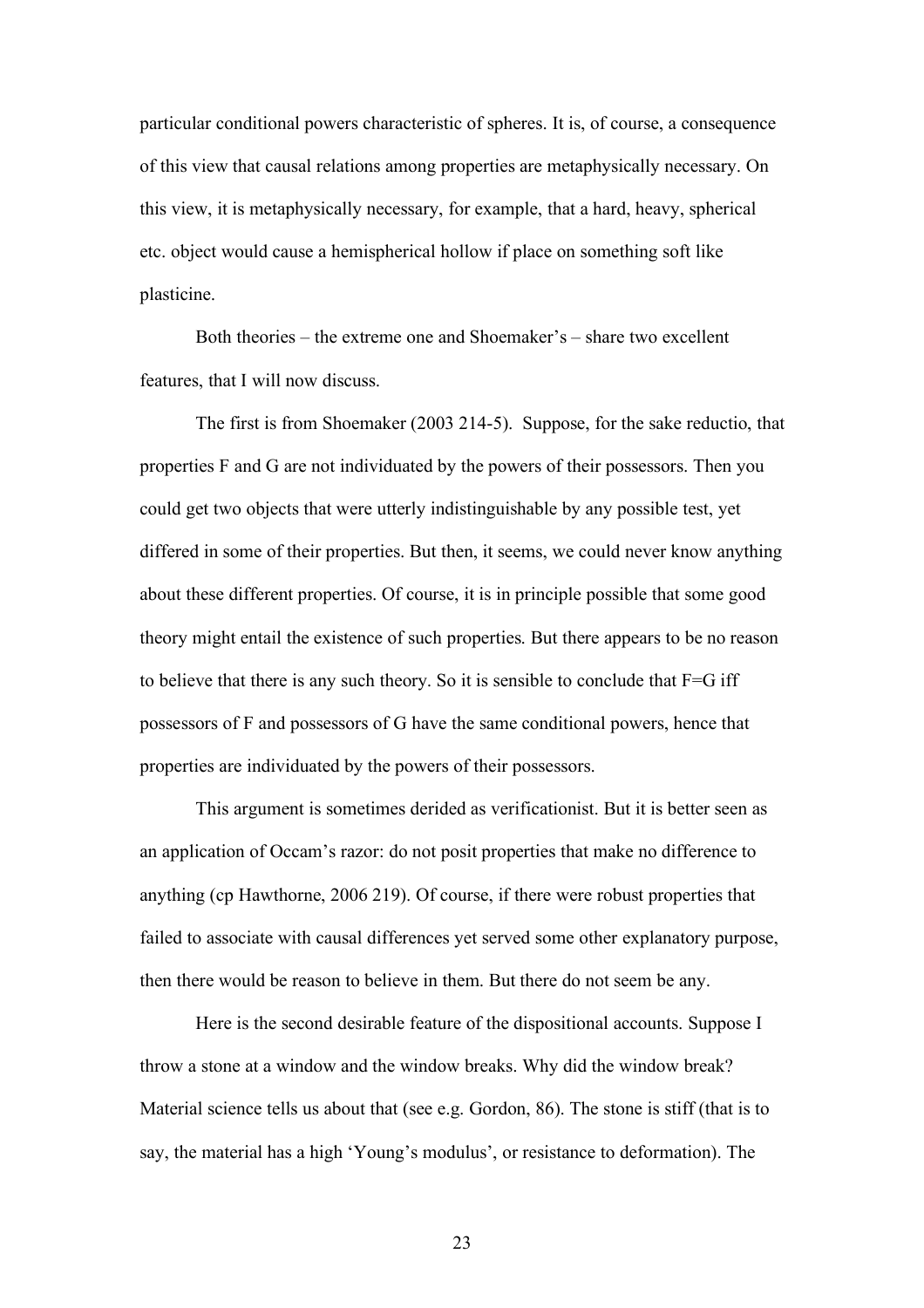stone is massive and spherical. And it is tougher than the glass (it has, inter alia, higher impact strength). The stone is travelling fast and a small area of its surface comes into contact with the glass. The glass is thin, relatively weak etc., and it breaks.

Now it is obvious on inspection, I claim, that a number of the predicates featured in the explanation are dispositional and pick out conditional powers. Young's modulus and impact strength are paradigm cases: for the stone to be thus stiff and thus strong *just is*, in part*,* for it to be such that, given its other properties, it would break such a thing as the window, under suitable impact. So, suppose you have objects somewhat similar to the stone and the window and you throw the former at the latter and the stone breaks, rather than the window. Investigation reveals that their shapes, Young's moduli and every property other than their impact strengths are just the same as the originals. It follows logically that the impact strength differs in at least one case. Either the second window had higher impact strength than the first window, or the second stone had lower impact strength than the first stone, or both.

Now it is tempting to suppose that not all of the properties featuring in the explanation stand in metaphysically necessary connections to the causal powers of their possessors: the stone's shape, for example. It does not seem that being spherical is necessarily connected to the capacity to break windows.

But further reflection shows that the tempting supposition is mistaken. To give a proper account of what having a certain degree, D, of strength is, we have to talk about the shapes of strong things. But if we are to treat D as a conditional power, thus properly accounted for, then shape is metaphysically implicated in the causal nexus. Strength can only be necessarily connected to the effects of its possessors if shape is too. There is no metaphysically possible world W in which the stone has all its actual properties but fails to break the window because sphericity is associated with different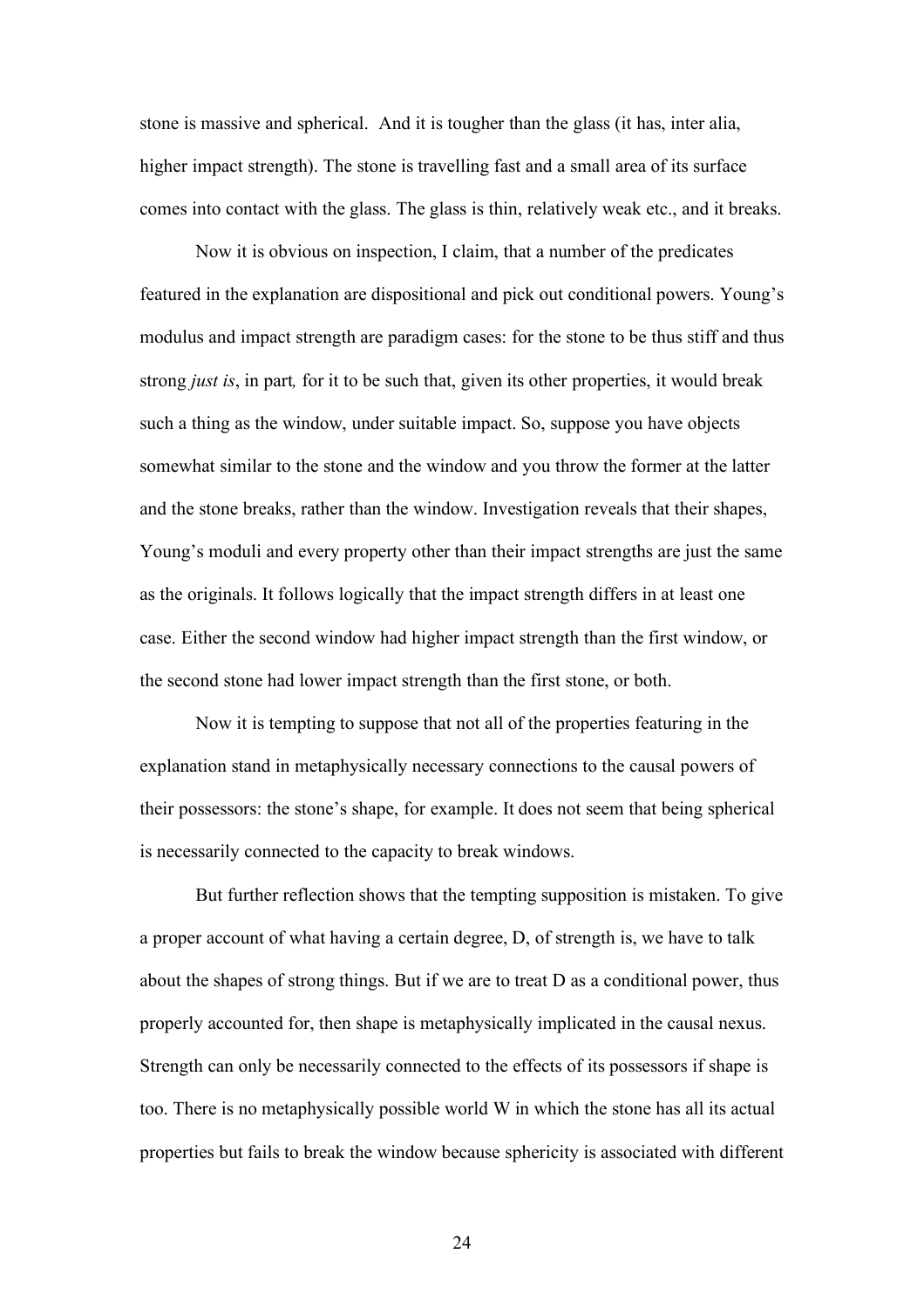conditional powers in W. It is, therefore, metaphysically necessary that spherical things that share the other properties of the stone, break things such as the window. If there is a world W1, in which the stone doesn't break the window, but is still spherical, then it follows that in W1, either the stone or the window differs from how it is in W in respect of at least one property: either the stone is less stiff or strong or the window is stiffer or stronger, or whatever. It is by the causal relations holding among their possessors that such properties, the dispositional ones like stiffness and strength, are defined.

The connection between, say, fragility and breakages is relatively obvious to us. It is conceptually necessary that fragile things break, when hit hard. Or, to put it better, in a way that makes the conceptual necessity more obvious: it is conceptually necessary that sufficiently fragile things break when hit hard enough by things of the right sort. Material science spells out and quantifies tautologies of that ilk, replacing the crude common-sense notions of fragility and the like with technical, quantitative ones that fit the contours of the real world.

The connection between sphericity and breakages is not obvious to us at first glance. There is nothing in the mere concept of sphericity, considered by itself, that immediately relates it to breakages. However, I do think that the material scientific explanation of what happens when a spherical stone breaks a window articulates a conceptual necessity. Once you understand the concepts involved, you will see that a thing with the properties of the stone would break a thing such as the window, under the relevant circumstances. The explanation includes no appeal to conceptually or metaphysically contingent laws of nature. It just follows from the correct account of the properties of and relations between the two things, that the stone would break the window.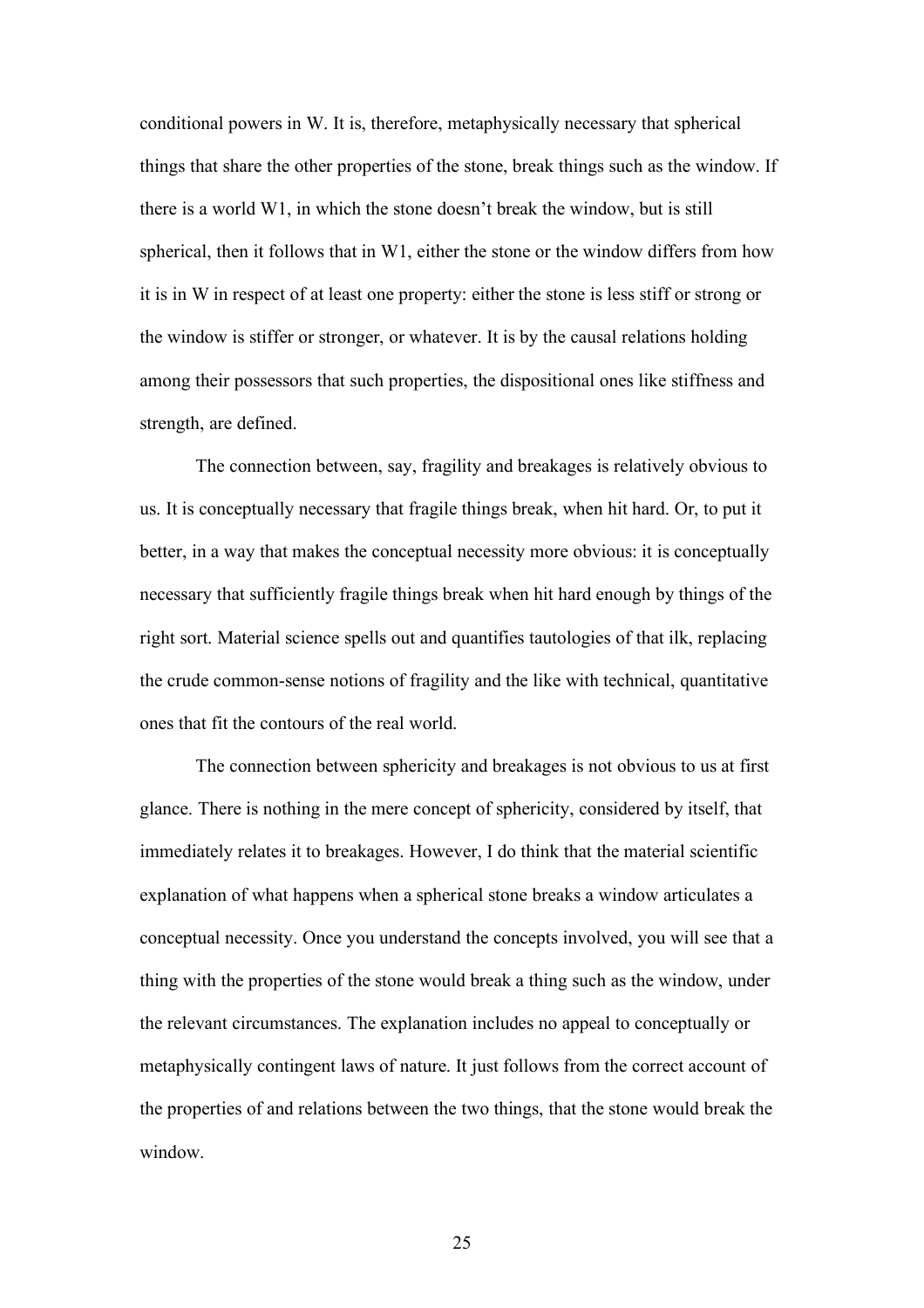The dispositional theories of properties thus correctly predict that paradigmatic causal transactions, like the breakings of windows by stones, involve metaphysical necessity. This is their second desirable feature.

What seems a virtue to me seems a vice to others. Lewis has objected to the view that causal relations are metaphysically necessary as follows. Lewis adopts a 'principle of recombination': (Lewis, 1986 88) 'roughly speaking the principle is that anything can co-exist with anything else'. The principle expresses a version of the Humean idea that there are no necessary connections between distinct existences. And it naturally leads to the conclusion that laws of nature are not metaphysically necessary, for events that are connected by natural law are distinct existences, and hence are mixed and matched in all different ways across possible worlds. Events of stiff, strong stones hitting windows are distinct from events of windows breaking. Hence there is a possible world where events of the former kind are not followed by events of the latter kind. So the principle of recombination entails that properties featuring in natural laws are not metaphysically connected to the powers of their possessors after all (Lewis 1986 163). Lewis anticipates the possibility that his opponent will simply reject the principle of recombination and responds that he would thereby be leaving the frying pan for the fire. He omits to say which fire.

But there is no clash between the principle of recombination and dispositional theories of properties. There are surely lots of worlds in which people like me throw things like the stone at things like the window and in which the window does not break. We can allow that there are as many of these worlds as Lewis wants. That is not the issue. The issue is how we should describe such worlds. Lewis wishes to describe them as worlds in which stiff, strong stones fail to break windows. The dispositional theorist can just as well describe them as worlds in which the stones or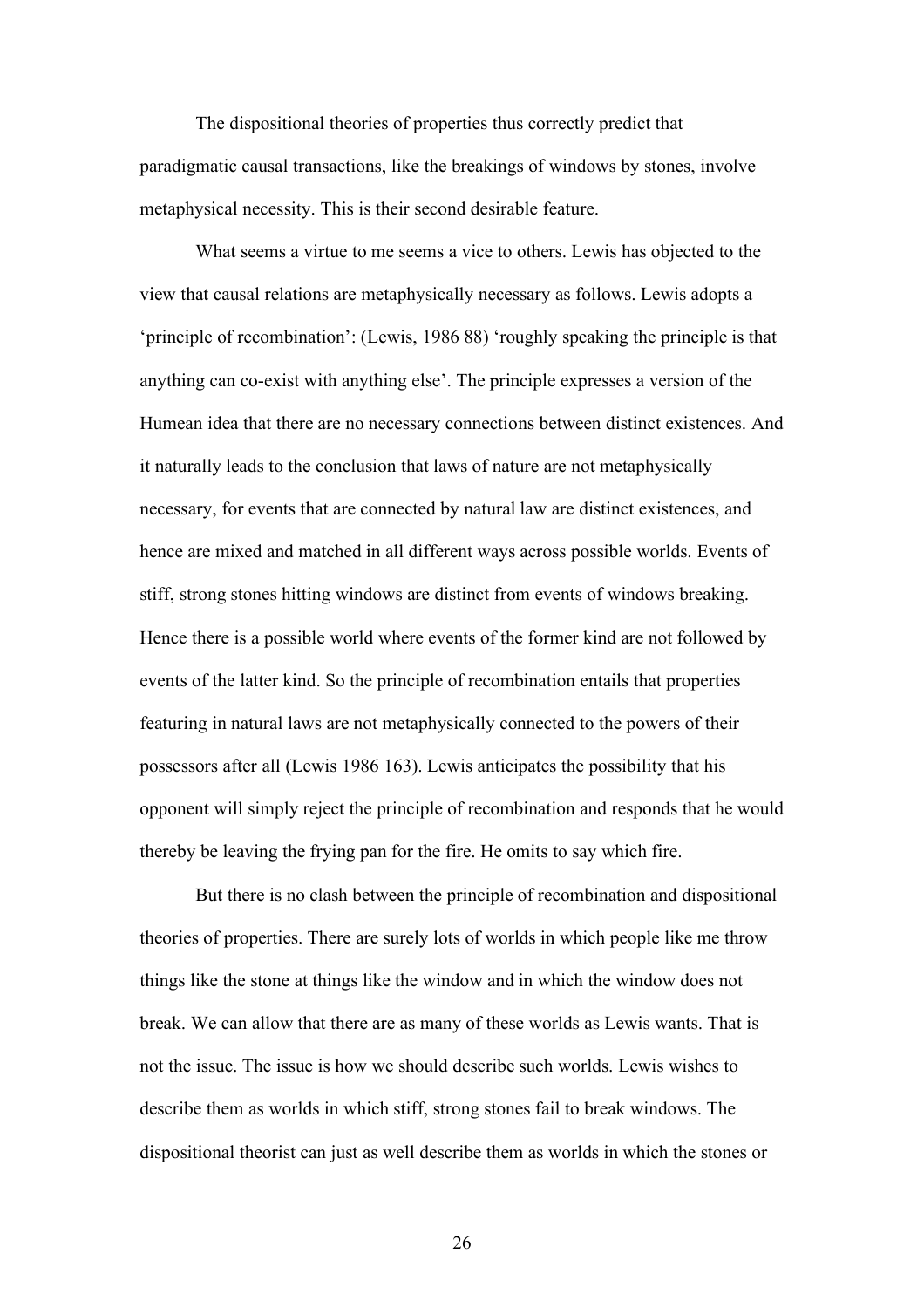the windows or both have properties different from their actual ones: the glass, for example, might be stronger or the stone less strong. Hence Lewis's objection misses the mark.

So both dispositional theories look promising. Which is superior? There are three main objections to extreme dispositionalism, which I will now discuss.

The first objection gives voice to a feeling of unease about extreme dispositionalism that I think is widely shared. It is from David Armstrong (Armstrong 1999, p. 67) (who credits a version of it to Richard Swinburne):

Every causal transaction, according to [extreme dispositionalism], $^{11}$  is a matter of things with certain potentialities bringing it about that these or other things have further potentialities, because properties are analyzed as nothing but potentialities. In Scholastic language, we never get beyond potency to act. Act, so far as it occurs, is just a shifting around of potencies … 'Where's the bloody horse?' as the poet Roy Campbell might have asked.

The idea seems to be that extreme dispositionalism is viciously regressive or that it leaves properties ungrounded, in some sense. But, as stated, Armstrong's claim amounts to little more than an expression of incredulity. Suppose that I make a snowball. Since I am strong, I can exert pressure on the snow and cause the snowball to be hard. It is very natural to think that my strength and the snowball's hardness are both dispositional properties. So this is a case of one potentiality being involved in the creation of another potentiality. And there is nothing particularly mystifying about that. We understand what is going on. It is a consequence of extreme dispositionalism

 $11$  The actual quote is 'according to Shoemaker'.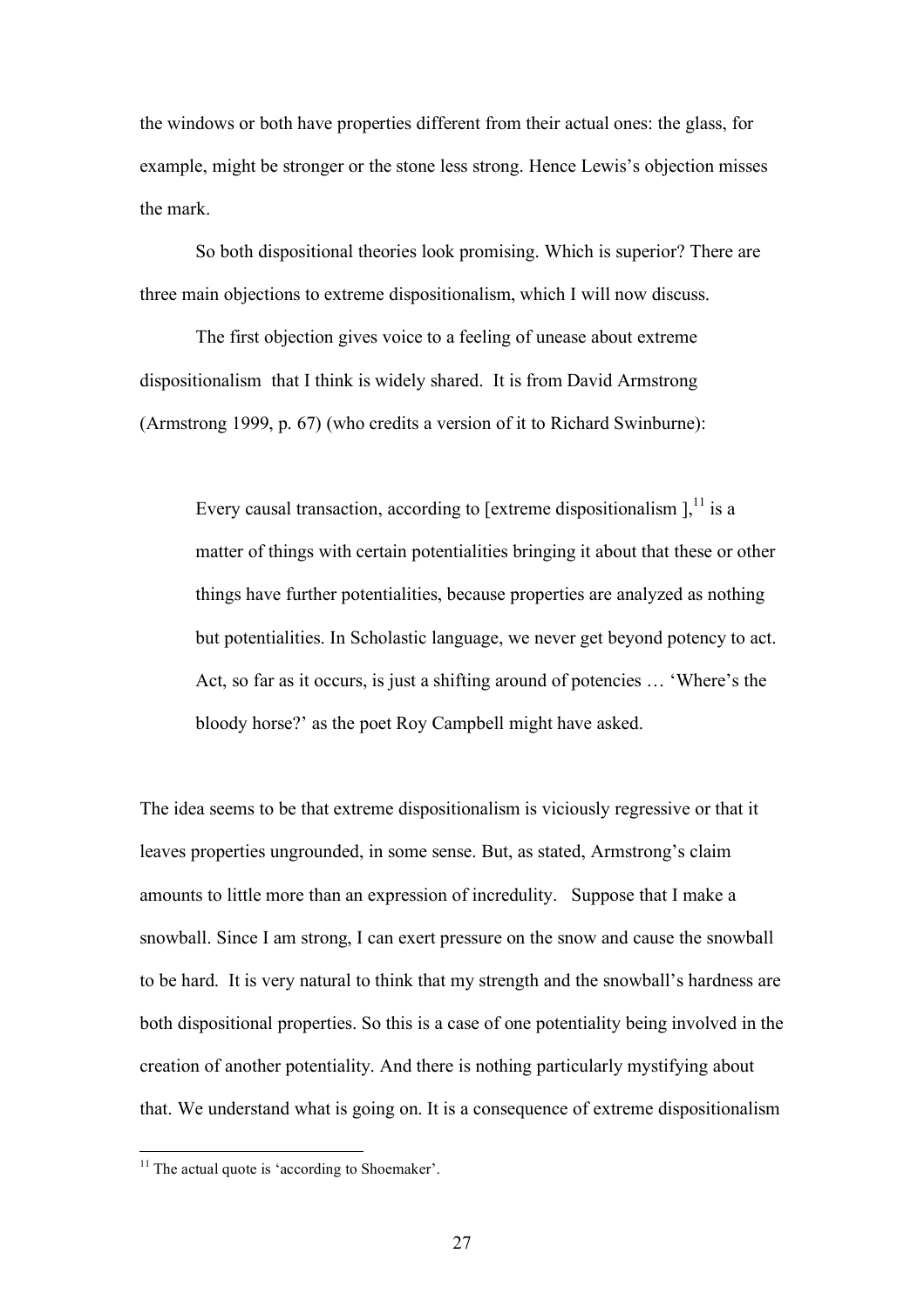that causation is always like that. And why shouldn't it be so? If it can happen some of the time, why should it not happen all of the time? What is needed here is an argument, not a statement of mystification. Of course, extreme dispositionalism is somewhat mystifying. But so is the alternative: that e.g. a fragile object has, in addition to the genuinely dispositional property of (roughly speaking) being such that it would break when hit and the micro-structural property that explains why it would break when hit, a further, intermediate property in which the disposition is 'grounded'.

Extreme dispositionalism might indeed generate an infinite regress: each property is analysed in terms of further properties. But the regress need not be vicious. It would just require there to be infinitely many properties. Alternatively, the theory might generate a circle: the analysis of a property sooner or later leading back to that property itself. But again, the circle need not be vicious (see Holton, 1999 for discussion). In either case, the proposed structure of the metaphysical space of properties is at least coherent. (See Yablo, 1993, for related discussion.)

The second objection can be found in Hawthorne (2006) (a similar argument appears briefly in Armstrong, 1999). Here is a possible causal structure. There are four properties A, B, C and D. A causes C. B causes C. (A&B) cause D. But, the objection goes, there is no way for the extreme dispositionalist to distinguish A and B, since their causal profiles are identical.

There are two ways of spelling the example out, neither of which successfully refutes extreme dispositionalism. The crucial question is whether D is supposed to be caused by the combination of an A object and a B object or whether a single object's possession of A and B is supposed to cause D. If the first, then the extreme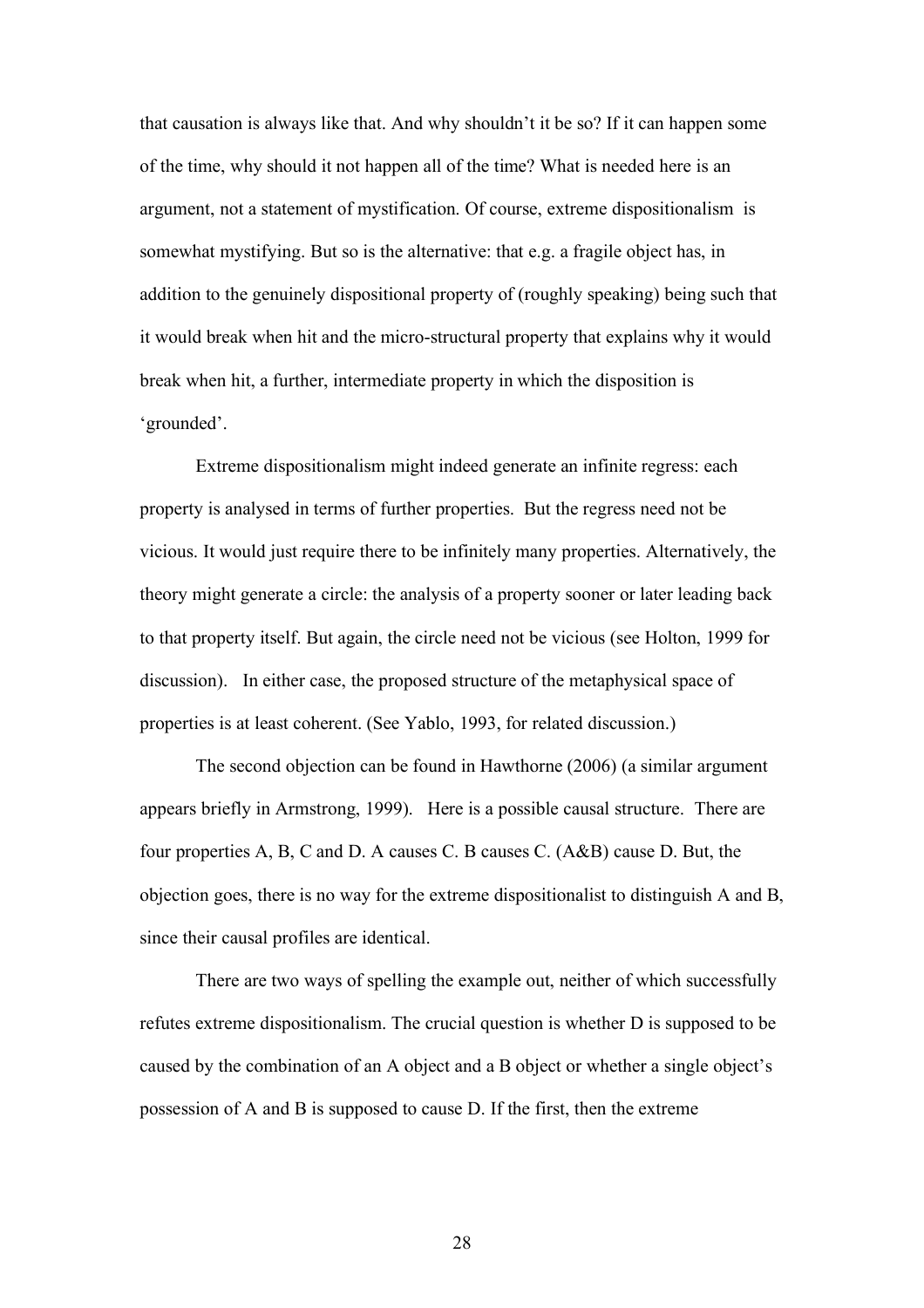dispositonalist has no problem distinguishing A and B. If the second, then the extreme dispositionalist can reject the possibility.<sup>12</sup>

Let's consider the first option first. On this understanding it is easy for the extreme dispositionalist to distinguish A and B. Suppose that object o1 has A. Then a B object is disposed, in conjunction with o1, to cause D. But an A object is not disposed, in conjunction with o1, to cause D. So A and B correspond to distinct and distinguishable dispositions.

Let us turn to the second option and consider what a world with the alleged structure would look like. Let's consider how objects would behave. Some objects – call these 'F' objects - would cause C. Some objects – call these 'G' objects - would cause D. And that is it. The objector asks us to suppose that in the universe under discussion there is a further, invisible, reality: in fact, the F objects fall into two lots: those that have A and those that have B. Moreover, the G objects that cause D do so because they have both A and B. The difference between A and B, of course, manifests itself in no way at all.

If we allow this possibility, then we open the floodgates. We must also admit that there is a possible universe in which objects behave just like that, but where the F objects divide into three lots: those that have X, those that have Y and those that have Z. The G objects have X and Y, but not Z. There is a third possible universe which is just like that, except that the G objects have X, Y and Z. Then there is a fourth universe where the F objects divide into four lots: those that have W, X, Y and Z. And

 $12$  I am pretty sure that Hawthorne intends the first option and not the second.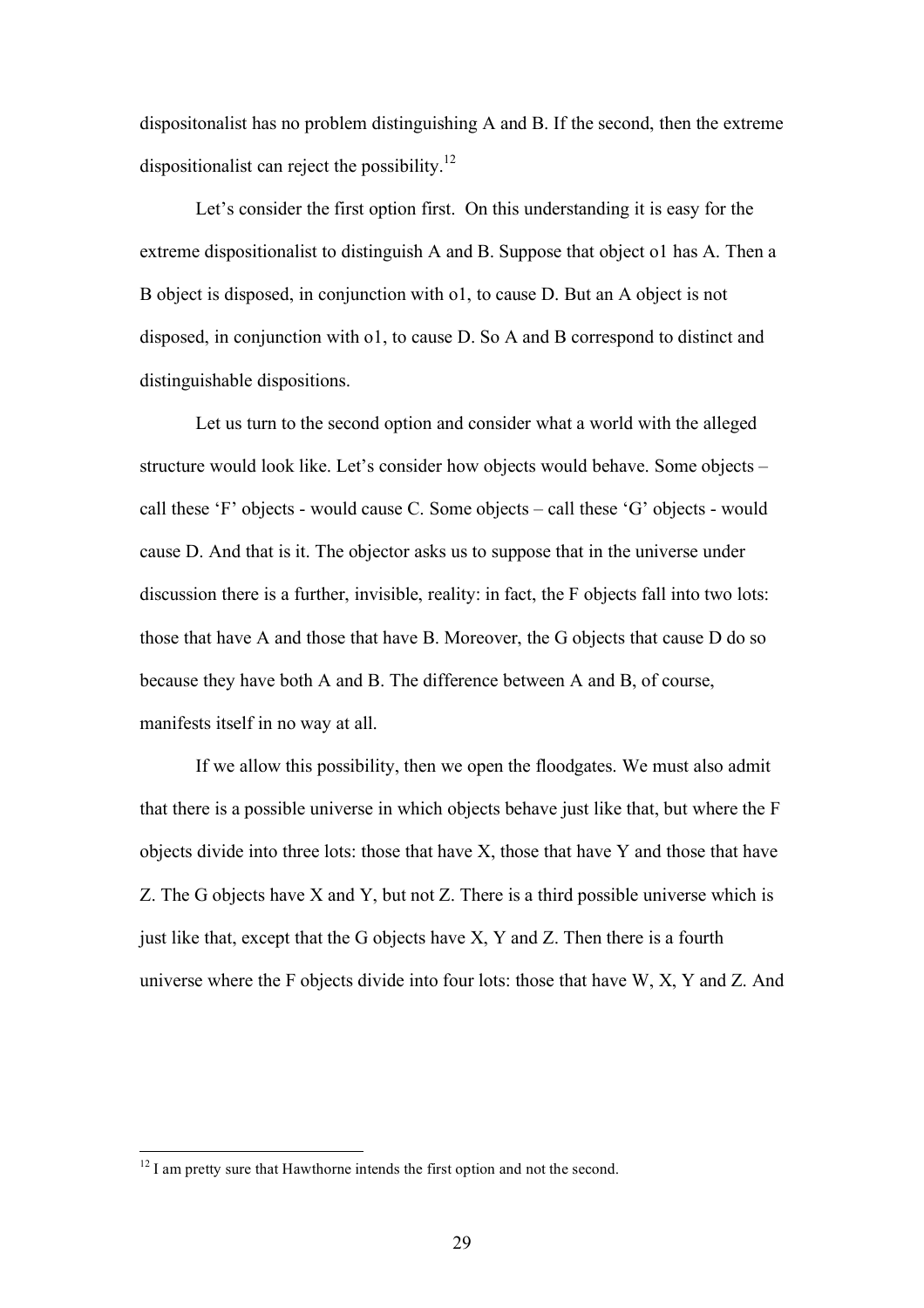so on, ad infinitum. The extreme dispositionalist can deny that there are all these particular possible universes with a clear conscience.<sup>13</sup>

It is not at all obvious that there is any candidate example of a symmetrical causal structure that won't go the same way: either the mirror properties are dispositionally distinct, or the claim that structure is possible is not independently plausible.

More importantly, though, even if such a structure could be described, that would be of limited interest to debates about the familiar properties in our world whose causal efficacy interests us. Being tough or being spherical or being a belief that Barcelona is beautiful or having a charge of  $-(1/3)$  might be genuinely dispositional even if some other quite distinct possible properties are not.

The third objection to extreme dispositionalism comes from Shoemaker. He holds that the manner in which objects can acquire a property can be relevant to the property's individuation. Thus properties cannot be understood purely in terms of dispositions or their grounds. The motivation is due to Richard Boyd. It goes as follows (Shoemaker 2003 232-4):

Imagine a world in which the basic elements include four substances, A, B, C and D. Suppose that X is a compound of A and B and Y is a compound of C and D. We can suppose ... that the property of being made of X and the property of being made of Y share all of their causal potentialities.

<sup>&</sup>lt;sup>13</sup> I take it that moderate dispositionalists, like Shoemaker, who hold that properties ground dispositions, would also deny that these are genuine possibilities.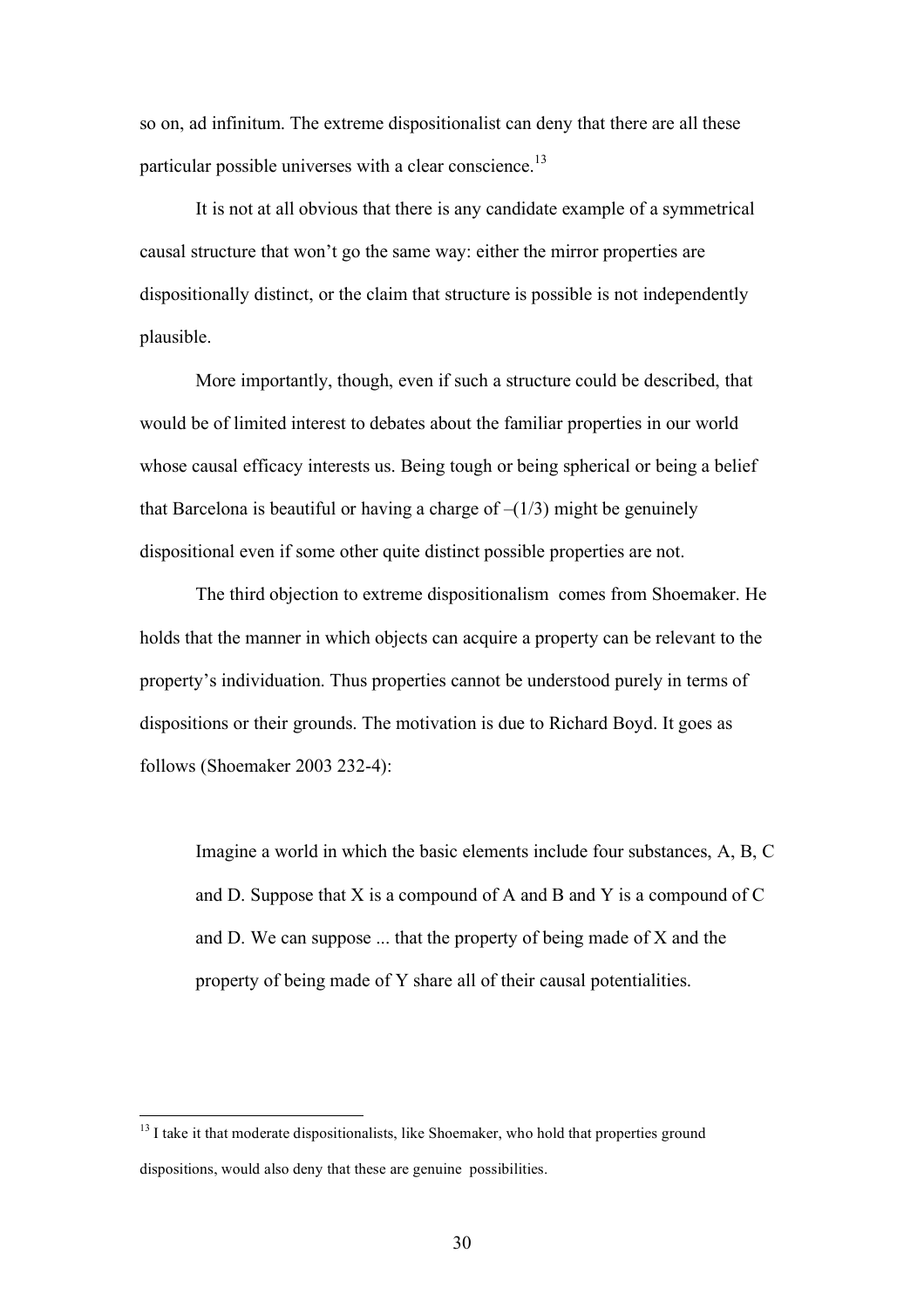It would follow from extreme dispositionalism that being made of X and being made of Y would be the same property. But Shoemaker finds that counterintuitive, since X and Y would be different substances. So, according to Shoemaker, properties are individuated not just by their associated powers, but also by the circumstances that cause them to be instantiated. His final theory is that property F=property G iff F and G endow the same conditional powers on their possessors and whatever circumstances suffice to cause an instantiation of F suffice to cause an instantiation of G and vice versa.

But there is no compelling reason to suppose that  $X$  and  $Y$  are distinct substances. It is at least as natural to suppose that there is just the one substance that can be created in either of two ways. Suppose that we lived in Boyd's world. Would we even bother to have two words for X and Y? That is not likely, since it would be a major task to keep track of which samples had which origins. Moreover, we are trying to provide an account of properties that feature in causal explanation. From that perspective, there is no reason to distinguish being made of X from being made of Y.

One can of course distinguish X from Y if one wants to. But the distinguishing properties are the historical ones: having been created from A and B versus having been created from C and D. Those properties are perfectly distinguishable on the extreme causal theory, as long as A, B, C and D are themselves distinct in causal powers. And it is safe to assume that they are, otherwise Boyd's example would make very little sense. There is thus no need to think of X and Y as different substances. They are batches of the same substance that differ only in the manner of their creation.

So extreme dispositionalism survives all three objections. Given its simplicity and elegance, the view stands in good stead and I recommend it.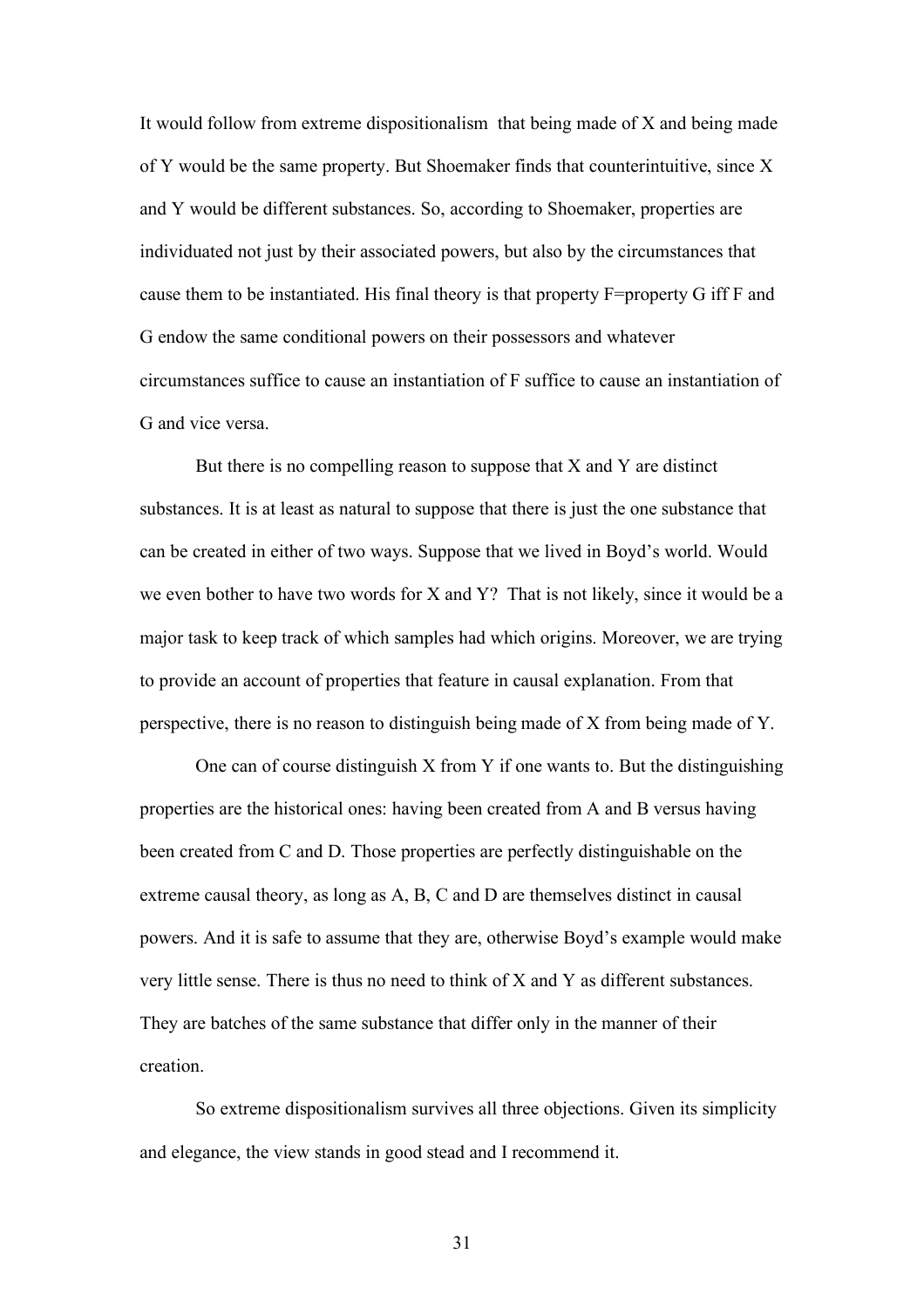It is true that both commonsense and science are amenable to the claim that the stone broke the window, in part, because of certain of its properties such as stiffness and impact strength. But, I suggest, the 'because' here means *by reason of*. It is the same 'because' that features in, for example logic and mathematics: 'Socrates is mortal because he is a man and all men are mortal.'; 'Consider a right-angle triangle, with sides A and B of 5 cms and 4 cms respectively. The third side, C, is 3 cms, because  $A^2-B^2=C^2$  and  $5^2-4^2=3^2$ .<sup>14</sup>

The explanation of the why the stone broke the window is rather like the geometrical explanation of why C is 3 cms. And there is nothing wrong with that. It makes transparent to us how various combinations of properties interrelate in the jigsaw puzzles of causal interactions. It has other virtues as well.

One reason why we might want to know, for example, that stiffness and strength are properties of the stone that are relevant to whether it would break a window is that we can identify its possession of those properties without having to see whether it breaks anything. You can feel them with your hand.

Another reason why we might be interested is that while it is conceptually necessary that something as stiff and strong etc. as the stone would break a weaker thing like the window, it is not conceptually necessary that only things with those properties can break windows. Under the right conditions, you could break a window with a large meringue or a mound of jelly. There are many different combinations of properties that can combine to make something able to break a window. So the

<sup>&</sup>lt;sup>14</sup> Notice that we can also say: consider a right-angle triangle, with sides A and B of 5 cms and 4 cms respectively. Then  $A^2 - B^2 = C^2$  because the third side, C, is 3 cms and  $5^2 - 4^2 = 3$ . What was the explanandum has become part of the explanans. We can say that the stone broke the window because it is stiff and strong. And we can just as well say stone is stiff and strong because it would break such a thing as the window.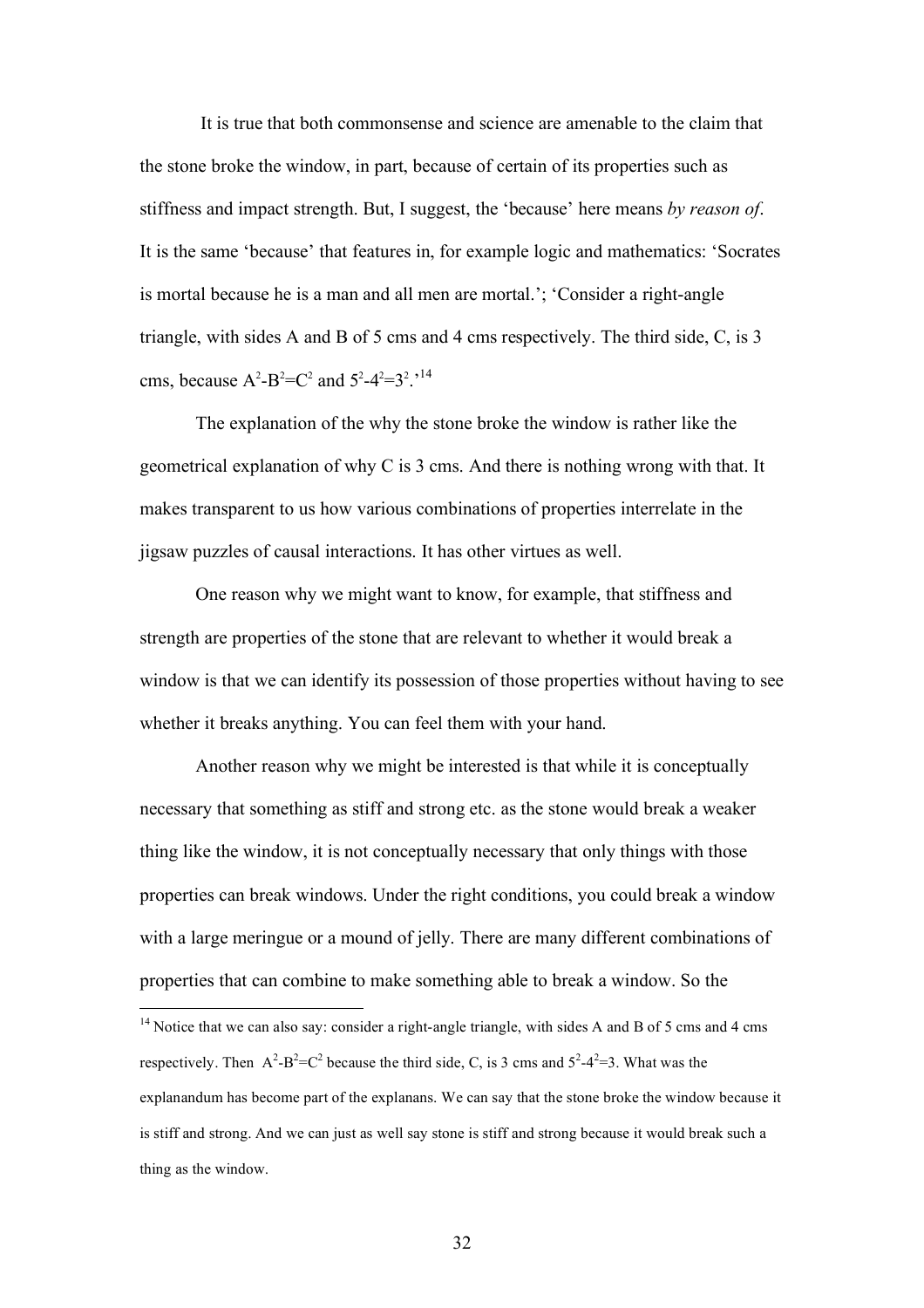macroscopic explanation of the event serves to rule out many other possible macroscopic explanations.

Now, if extreme dispositionalism is right, then macroscopic properties in general and psychological properties in particular are dispositional, and so cannot be efficacious in bringing about their characteristic effects. Hence we arrive at epiphenomenalism. But even if extreme dispositionalism is not right, there is a specific reason for supposing that psychological and other macroscopic properties are dispositional. This is the topic of the next section.

### **5. The Standard Package and the Amazing Coincidence**

Let us have another look at The Standard Package and its account of mental causation. It goes as follows. Suppose that it's a law that F events cause G events, where F and G are psychological properties. F has a variety of physical supervenience bases,  $m(F)$ <sub>1</sub>, ...,  $m(F)$ <sub>n</sub>. Every time the law is instantiated, the occurrence of the F event is realised by the occurrence of some  $m(F)$  event. The  $m(F)$  event causes the occurrence of some  $m(G)$  event, where  $m(G)$  is a supervenience base for G. But if that is right, then it shrieks for explanation. Consider the m(F)s. They all share two properties: (a) they are bases for F and, further, (b) they all tend to cause the occurrence of a base for G. That is a remarkable correlation and there must be some explanation for it. There must be a connection between being a base for F and tending to cause bases for G.

Suppose that you have an account of representation according to which being a mental event with a certain content has nothing to do with what the event is likely to cause. Then you might have a lot of trouble explaining the correlation. That is exactly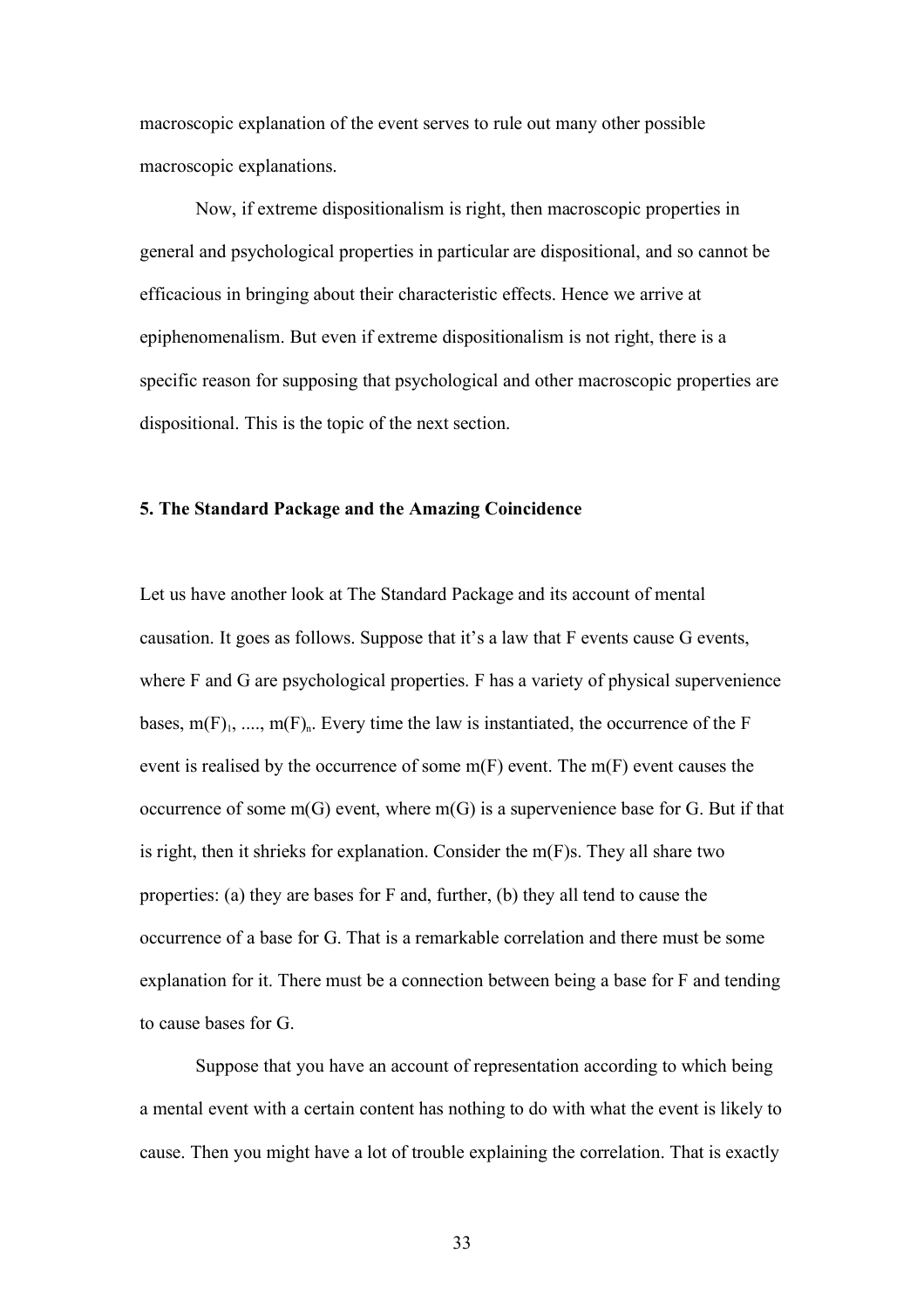the position that Jerry Fodor is in. On his account, the content of a mental representation type is determined by the kinds of thing that would cause tokens of the type to occur. Thus the content of a representation depends on its temporally backward-looking causal sensitivities. Those are evidently distinct from the representation's temporally forward-looking causal powers, what it, in turn, goes on to cause.

Fodor recognizes a version of the problem in Fodor (1994). His account of psychological content entails that it is referential. A person's 'Hesperus' representation and their 'Phosphorus' representations are causally sensitive to the same planet, hence, according, to Fodor, they have the same content. But, of course, the representations may behave differently in a person's psychological economy: they have relevantly different forward-looking causal powers. And so Fodor's account leaves open the possibility that psychology will have lots of predictive failures and be no good: for example, a Fodorian reference-only psychology would predict that someone who wants to go to Hesperus and believes that boarding the *USS Morning Star* will get him to Phosphorus, would, ipso facto, be likely to board the *USS Morning Star*.

Fodor spends much time trying to find mechanisms that keep referential psychology viable. These would be mechanisms that prevent Frege cases from happening too often. But he fails (aee Segal, 1997 and Aydede and Robbins 2001).

So what could explain the correlation between a mental event's content and its causal powers? There are two kinds of explanation we might consider: metaphysically necessary and metaphysically contingent. Fodor looked for a metaphysically contingent one. And one would expect any account of content that relies entirely on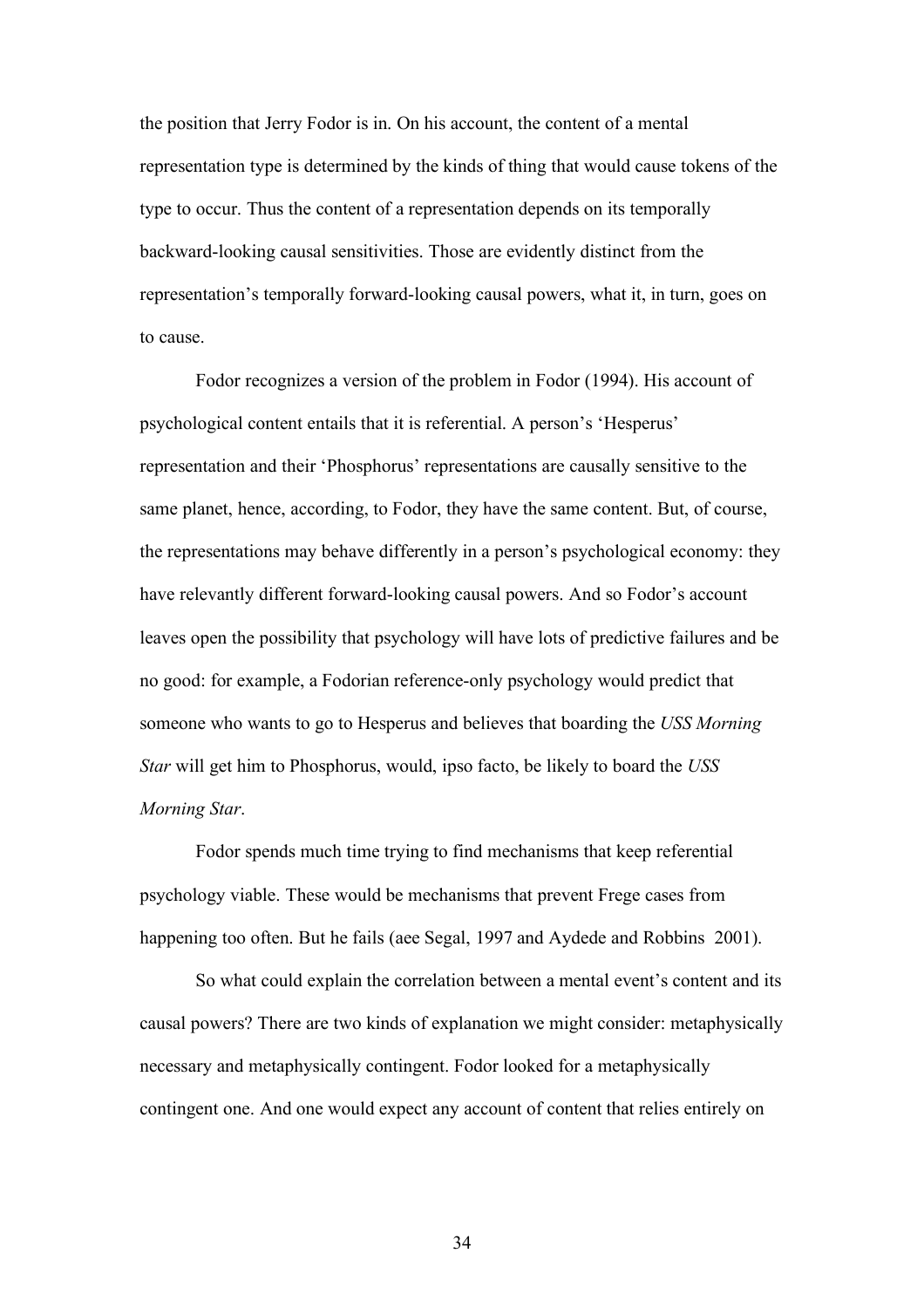historical facts to be in the same position and stand in need of supplementation with an account of contingent mechanisms that explain the correlation.

But obviously functionalism has a built-in explanation of the correlation, one that depends entirely on the metaphysics of content. What it is to be an event with a particular content is (in part) to have certain specific causal powers. So, for example, it is no accident that my desire to eat an Italian sausage tends to cause me to eat an Italian sausage, under certain conditions. Having that tendency is a metaphysically necessary condition for being a desire with that content. So, of course, any microproperties that realise the desire will tend to cause events that realise my eating an Italian sausage.

Interpretationism is afloat in the same boat. According to interpretationism, a set of states of a physical system is representational iff there exists an interpretation of those states such that actual (and counterfactual) complex behaviour of the system consistently makes (and would make) reasonable sense under that interpretation. The notion of interpretation involved is the logical one: there is a mapping from the states onto some suitable domain. According to interpretationism, the states then really represent what they represent in the logical sense, under any sensible interpretation.

Interpretationism can explain the correlation between a state's content and its effects. Being sensibly interpretable is a holistic property of a system. An interpretation of a given state will only make sense in the context of an appropriate interpretation of the state's causes and effects. And the relevant kind of appropriateness is just what is required to explain the correlation. For example. a given state will only be interpretable as, say, a desire to eat an Italian sausage if, under certain circumstances, it causes a state interpretable as an eating of an Italian sausage.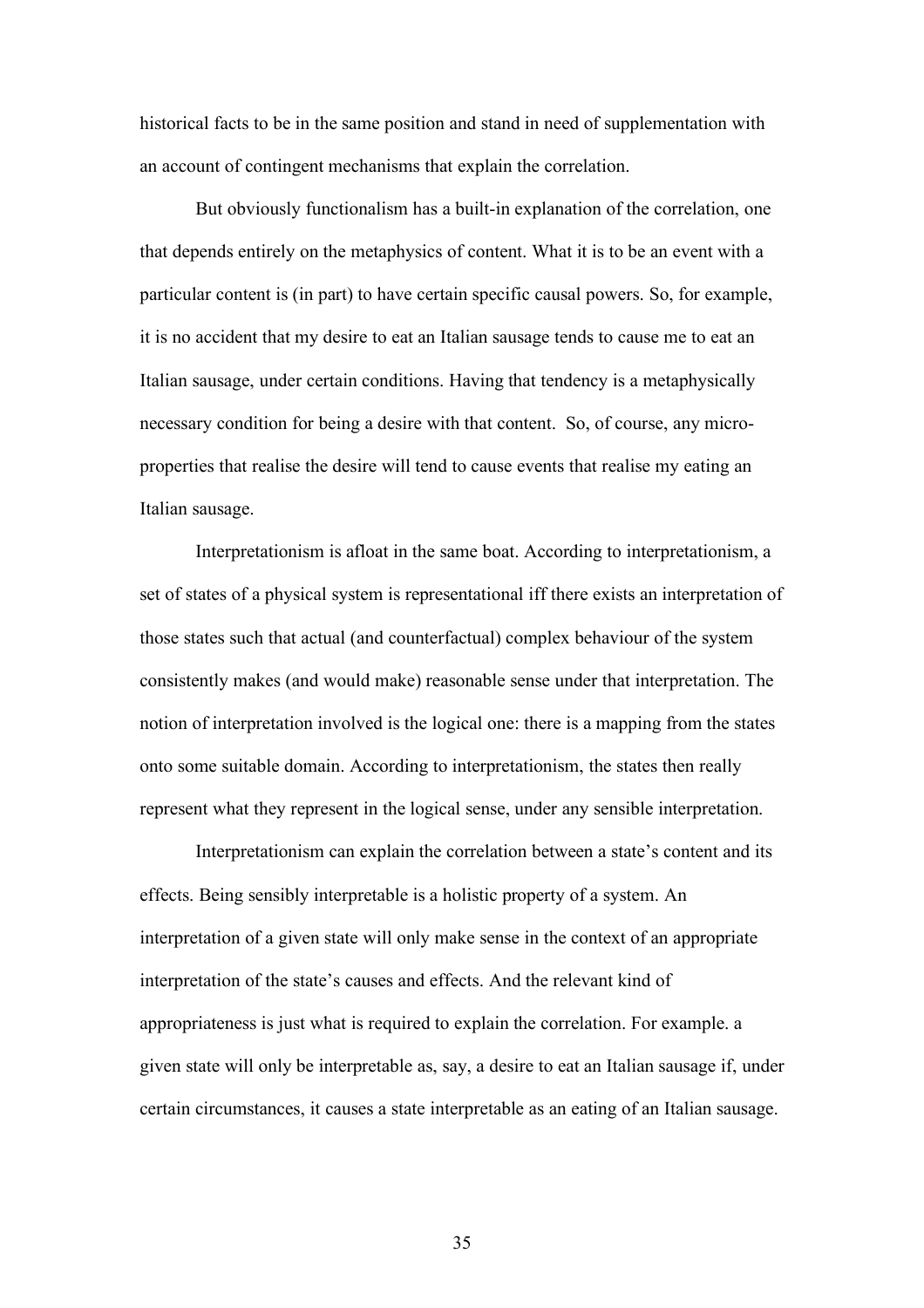Interpretationism is not usually thought of as a variety of functionalism. But (as leading interpretationist, Robert Cummins, admits (Cummins 1989)) they are metaphysically equivalent. Whether a particular interpretation makes sense of a system depends only on causal relations among states of the system.<sup>15</sup> So I will use 'functionalism' to include interpretationism in its extension.

Functionalism's capacity to explain a correlation that cries out for explanation, while other accounts of content leave the mystery unexplained, seems to be a strong consideration in favour of it. <sup>16</sup> I will proceed on the assumption that some variety of functionalism is true.<sup>17</sup>

 $15$  Of course, there are many different varieties of functionalism. Some functionalists take causal relations between the system and the external world to be relevant to content (e.g. Harman 1987). But then some interpretationists have a parallel constraint on the set of true interpretations (e.g. Gallistel 1993).

 $16$  I don't believe that functionalism is true for phenomenal properties. If phenomenal properties feature in causal laws, then perhaps they reduce to neurological properties. They might well be much less multiply realisable than representational properties and species-specific reductions might be viable. Henceforth I will consider only representational properties.

<sup>17</sup> Teleological theories of content also have resources that might help to explain the coincidence. According to teleological theories of content, the content of a representation is explained in terms of the representation's function. And the function of a representation will typically have a lot to do with what it causes in what circumstances. As you almost certainly know, frogs have a mechanism that is triggered by small objects whizzing past that causes an automatic tongue protrusion. If the flying object is a fly within range, then the frog catches it with its tongue and eats it. Let us suppose that the mechanism is triggered by a representation with the content: *fly*. The reason the representation means *fly* is because it causes the frog to do something that is beneficial for it in the presence of flies. If we put in *fly* for F and snapping for G in the *prima facie* coincidental structure, then we see that is not a coincidence that m(F)s represent flies and cause tongue protrusions. But teleological theories have grave problems, see in particular Peacocke (1992 129-33).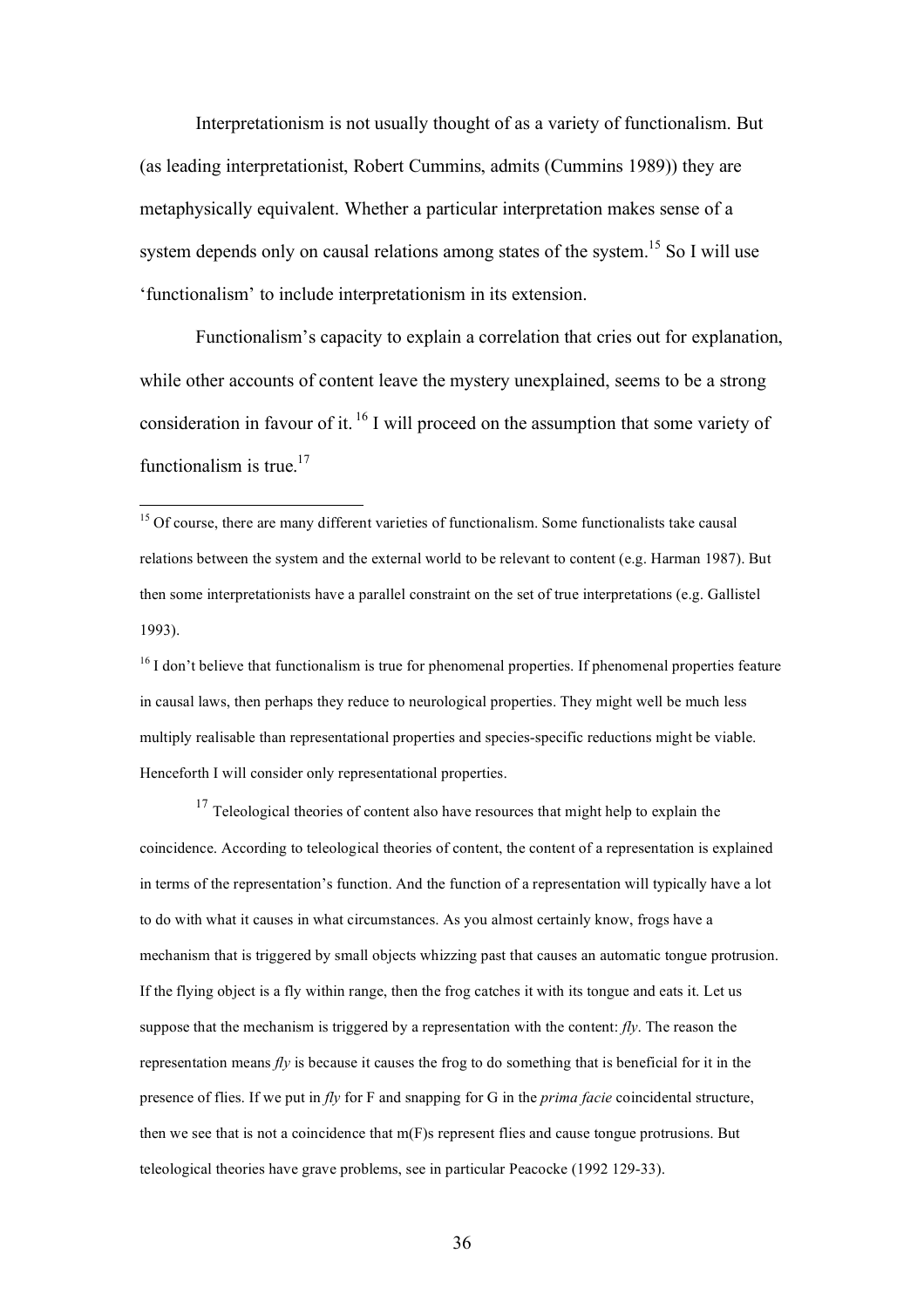#### **6. Conclusion: Epiphenomenalism Versus Overdetermination**

If functionalism is true, then mental properties are dispositional, hence not causally efficacious, and epiphenomenalism is true. But mental properties are none the worse for that. They are just as real as paradigmatic physical properties like stiffness and impact strength. And they can play indispensable roles in excellent causal explanations, just like their physical counterparts. There is nothing wrong with or second-rate about dispositional properties.

I said above that I would present my view as a variety of epiphenomenalism. It seems an appropriate label. But notice that it is very similar to another view. Suppose we replace the notion of a causally efficacious property with, say, the notion of a casually explanatory property.<sup>18</sup> We could explicate this notion by examples; the stone's stiffness and impact strength are causally explanatory in respect of its breaking the window, its colour and age are not. To be causally explanatory is to feature in a causal explanation in the familiar way. It is just that we now understand that that familiar sort of explanation has a different character than we thought. We thought the properties were only nomologically related to the effects they explain, whereas actually they relate by metaphysical necessity. We thought the 'because' in the 'the stone broke the window because it was strong ...' was an *affect* because, whereas actually it is a *reason* because.

 $\overline{a}$ 

<sup>&</sup>lt;sup>18</sup> Compare Jackson and Pettit (1988) on what they call 'causally relevant' properties. These are relevant to causal explanation even if causally inefficacious.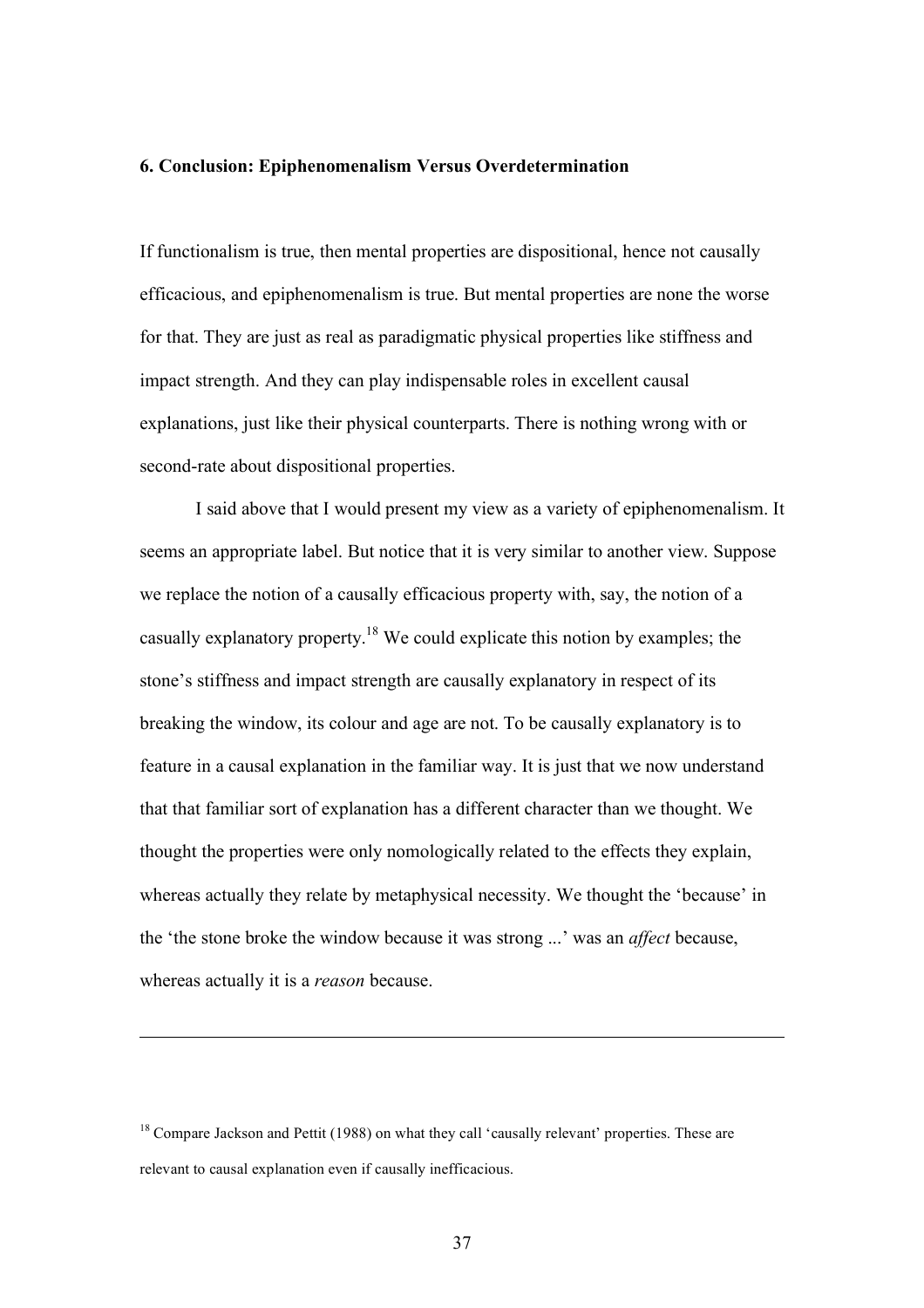We might then use 'epiphenomenalism' to apply to the thesis that mental properties are not causally explanatory in respect of the effects of their possessors. Such terminological moves seem not unreasonable. We could then reasonably claim to be proponents of an overdetermination approach rather than of epiphenomenalism. It appears that the difference between overdetermination and epiphenomenalism is largely rhetorical.

Philosophy

King's College, London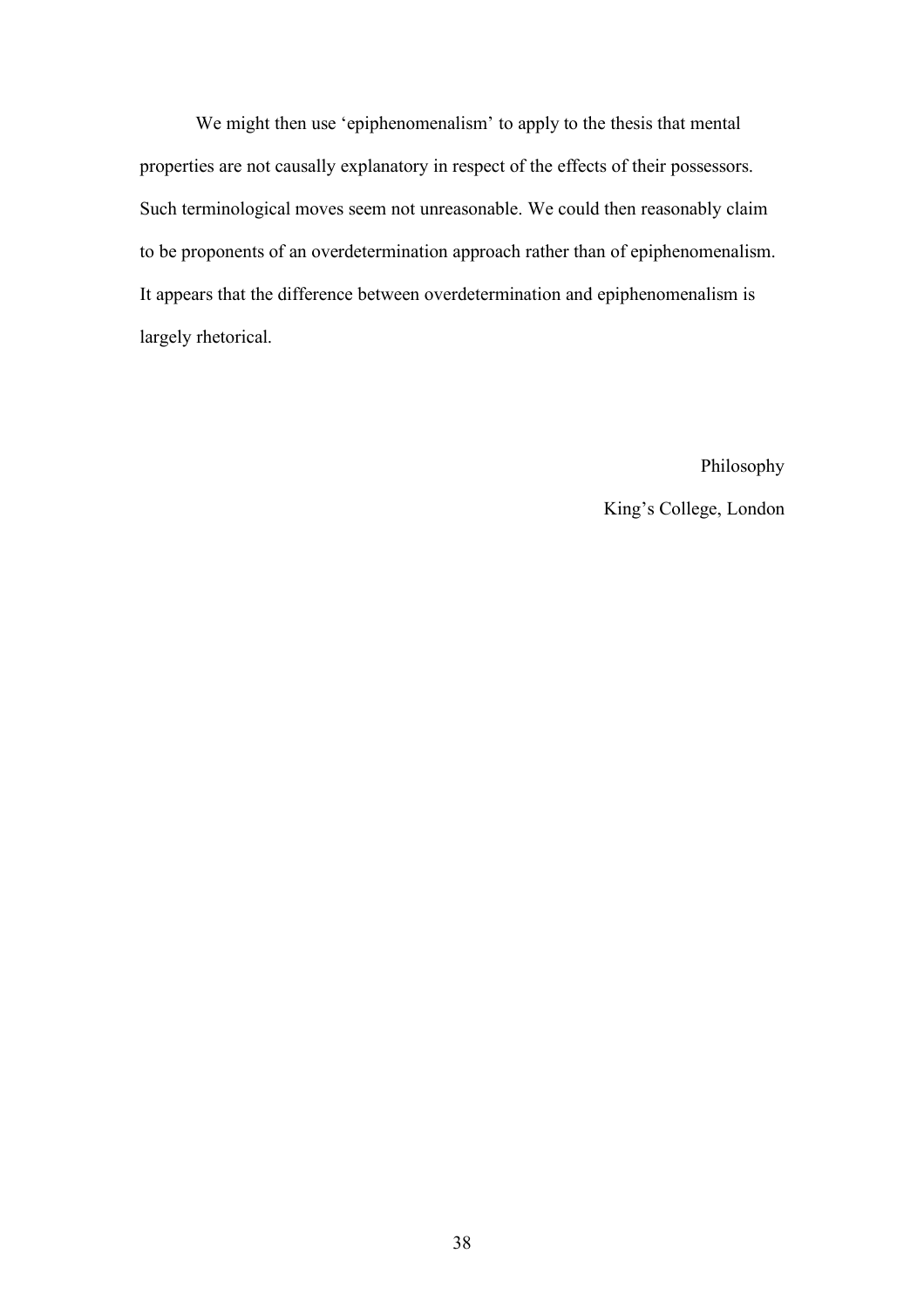#### **BIBLIOGRAPHY**

Armstrong, D. 1999: The causal theory of properties: properties according to Shoemaker, Ellis and others, *Philosophical Topics* 26, 25–37.

Aydede, M., and Robbins, P., 2001: Are Frege cases exceptions to intentional generalization? *Canadian Journal of Philosophy* 31 1, 1-22.

Bennett, K., 2003: Why the exclusion problem seems intractable and how, just maybe, to tract it. *Nous,* 37 3, 471-497.

Block, N., 1990: Can the mind change the world. In G. Boolos, (ed.), *Essays in Honor of Hilary Putnam*. Cambridge: Cambridge University Press.

Block, N., 2003: Do causal powers drain away? *Philosophy and Phenomenological Research*, 67: 133-150.

Anscombe, E., and Geach, P., (eds.) 1971: *Descartes: Philosophical Writings* Norwich: Fletcher and Son.

Cummins, R., 1989: *Meaning and Mental Representation*, Cambridge, MA.: MIT Press.

Davidson, D. 1970: Mental events. In L. Foster and Swanson, J. (eds.), *Experience and Theory.* Amherst: University of Massachusetts Press.

Fodor, J., 1974: Special sciences. *Synthese*, 28: 97-115.

Fodor, J., 1994: *The Elm and The Expert*. Cambridge, MA.: MIT Press.

Gallistel, C., 1993: *The Organization of Learning* Cambridge, MA.: MIT Press

Gordon, J., 1968: *The New Science of Strong Materials or Why You Don't Fall*

*Through the Floor*, New Jersey: Princeton University Press.

Haggard, P., and Eimer, M., 1999: On the relation between brain potentials and the awareness of voluntary movements. *Experimental Brain Research*, 126: 128–133.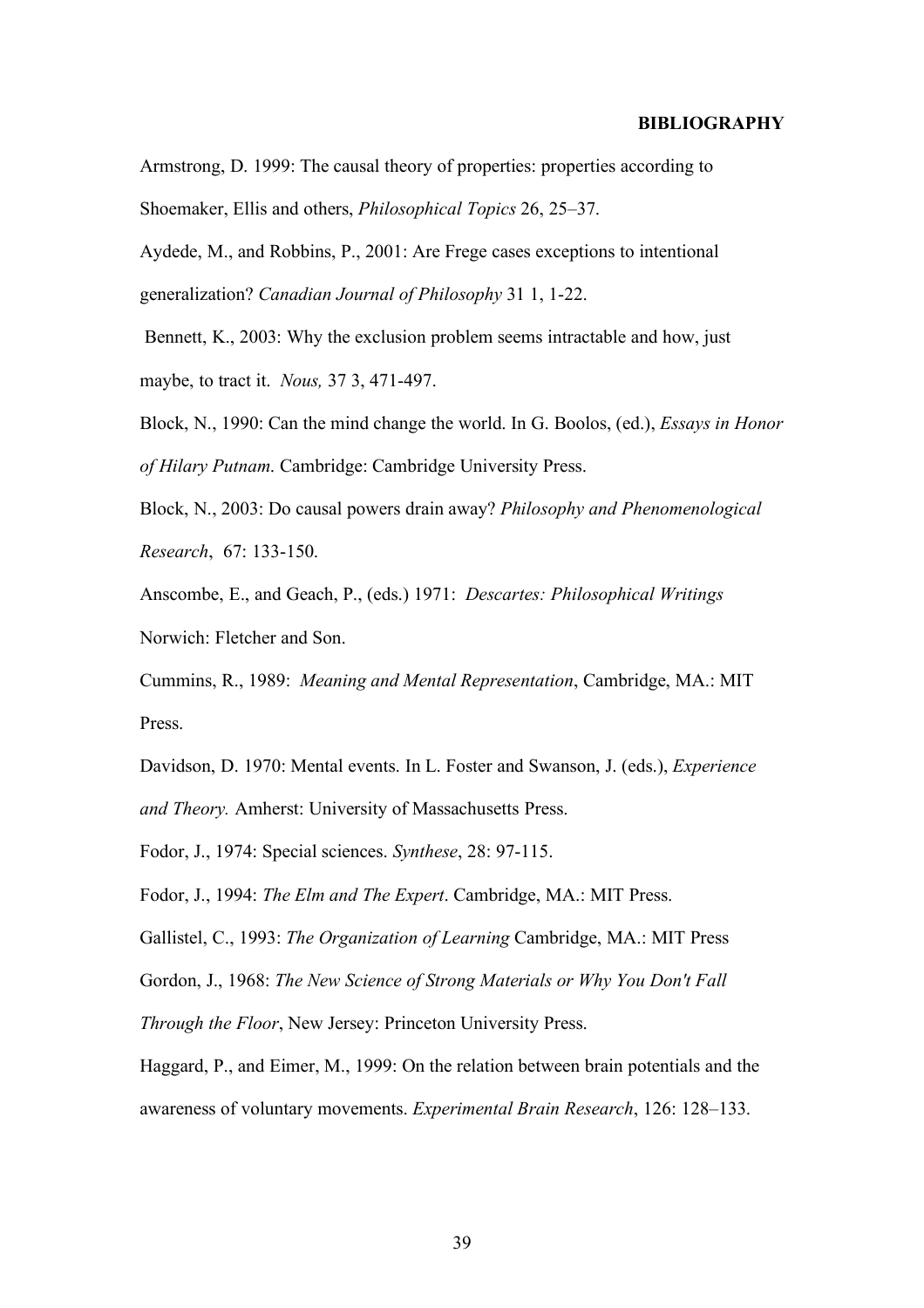Harman, G. 1987: (Non-solipsistic) conceptual role semantics. In E. Lepore (ed.), *New Directions in Semantics*, London: Academic Press.

Hawthorne, J., 2006: Causal structuralism. In his *Metaphysical Essays,* Oxford: Oxford University Press. Originally published in *Philosophical Perspectives* 2001 15: 361-378.

Holton, R., 1999: Dispositions all the way round. *Analysis*, 59: 9-14.

Jackson, F., 1982: Epiphenomenal qualia. *Philosophical Quarterly,* 32: 127-36.

Jackson, F. and Pettit, P., 1988: Functionalism and broad content. *Mind* 97: 381-400.

Kim, J., 1984: Epiphenomenal and supervenient causation. In P. French *et. al.* (eds.)

*Midwest Studies in Philosophy*, IX. Minneapolis: University of Minnesota Press.

Kim, J., 2000: *Mind in a Physical World*, 1<sup>st</sup> paperback edition, Cambridge, MA.: MIT Press.

Kim, J., 2005: *Physicalism or Something Near Enough*, Princeton and Oxford: Princeton University Press.

Lewis, D., 1997. Finkish dispositions. *The Philosophical Quarterly* 47: 143-158. Lewis, D., 1980: Mad pain and Martian pain. In N. Block (ed), *Readings in the Philosophy of Psychology*, vol. 1, 216-22. Cambridge MA.: Harvard University Press.

Lewis, D., 1986. *On the Plurality of Worlds* Oxford UK and Cambridge MA. Blackwell.

Mumford, S., 1996: Conditionals, functional essences and Martin on dispositions. *The Philosophical Quarterly* 46: 86-92.

Papineau, D.,2000: The rise of physicalism. In J. Wolff and Stone, M., (eds) *The Proper Ambition of Science*, London: Routledge.

Peacocke, C., 1992. *A Study of Concepts* Cambridge MA.: MIT Press.